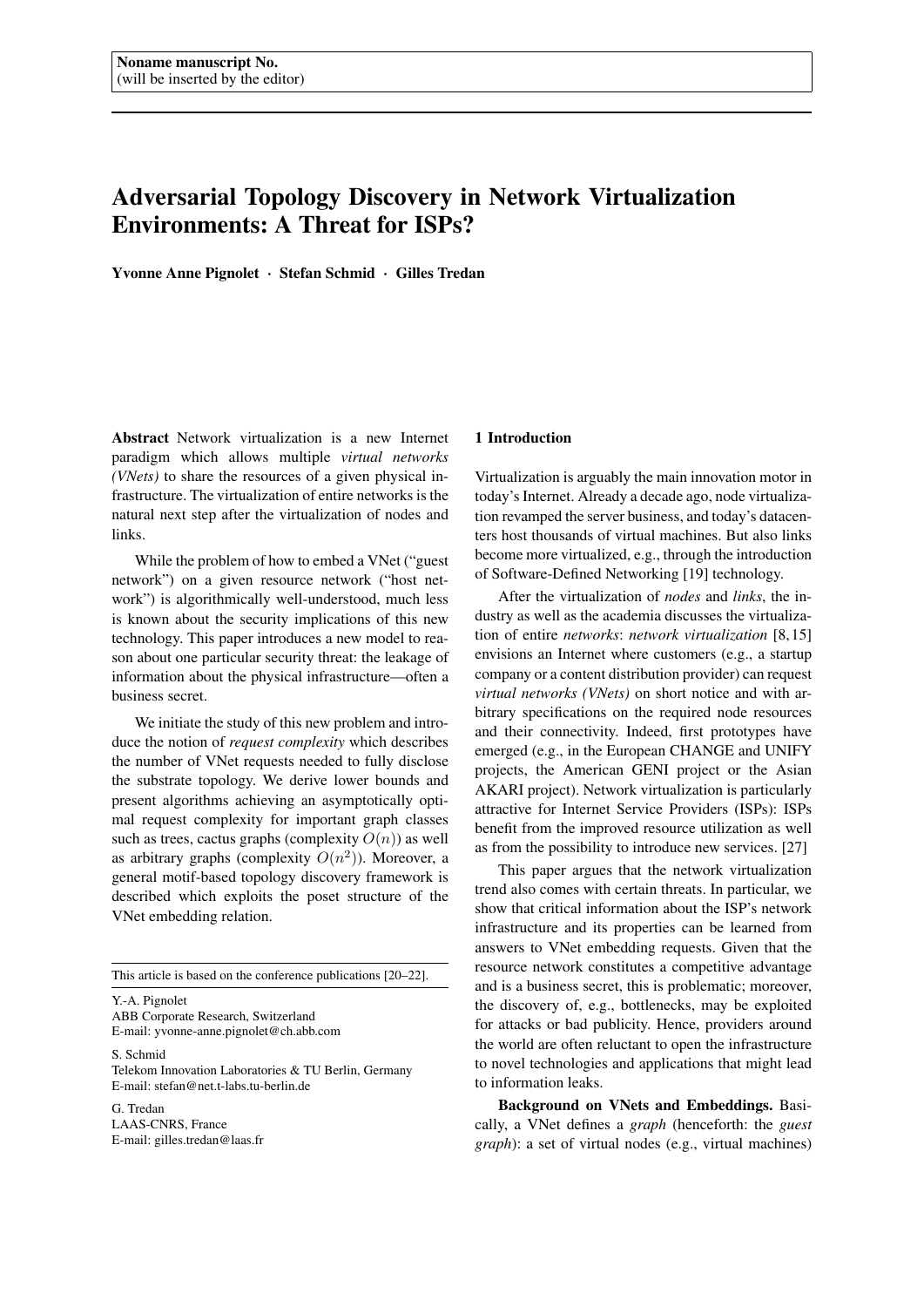which need to be interconnected via virtual links according to the specified VNet topology. This graph must be realized over a physical resource network (also called the *substrate network* or *host graph*): the virtual nodes must be mapped to physical nodes and the virtual links must be mapped to physical *paths* (e.g. realized by OpenFlow [19]).

In this paper we consider VNet requests which do not impose any location constraints on where the virtual nodes are mapped to: For example, a computational VNet to process large amounts of scientific data, a datacenter VNet, or a testbed VNet such as Planetlab to experiment with novel networking protocols may not specify locations. This flexibility in the VNet specification can be exploited to optimize the VNet embedding.

Although VNets appear as dedicated and "real" networks to their users, several VNets can be *embedded* (i.e., realized) over the same infrastructure network (referred to as the *substrate network*); network virtualization technology therefore enables resource reuse. In this paper, we will prefer the term *substrate* to the term *infrastructure* as the substrate network may not necessarily be a physical network, but a virtual network itself. [27]

Figure 1 illustrates the VNet embedding problem.



Fig. 1 In order to embed a VNet (i.e., a *guest graph* G) with unit link and node demands forming a triangle (*left*) in the substrate network (i.e., a *host graph* H, in the *middle*), resources along four links are allocated in the substrate network (*right*). In the right graph, solid lines represent virtual links mapped on single substrate links, solid curves are virtual links mapped on multiple substrate links, dotted lines are substrate links implementing a multihop virtual link, and dashed lines are unused substrate links.

Contribution. This paper initiates the study of a new problem, the discovery of a substrate topology through repeated VNet embedding requests. The considered problem is motivated by the emergence of network virtualization architectures which enables the flexible placement of virtual networks.

- Our main contributions are : (a) a new model and problem definition
- (b) upper and lower bounds for trees, cactus graphs and general graphs
- (c) a motif-based framework for further graph classes

(a) We introduce a formal model to study the problem of VNet topology inference. This model allows a customer or attacker to issue the following types of requests:

|  |  | Is graph $G$ (the VNet) embeddable |
|--|--|------------------------------------|
|  |  | in graph $H$ (the substrate)?      |

To measure how quickly a topology can be disclosed, we define the notion of *request complexity*: the number of VNet requests needed to disclose a substrate topology in the worst-case. Our model differs from existing topology discovery problems (such as, e.g., *graph tomography*, see Section 6) in that the requests come in the form of entire *graphs* instead of paths only.

An important assumption used in our work is the honesty of the provider, i.e., we assume that the provider will always accept a VNet request if it has sufficient resources for the embedding.

We show that while the VNet embedding relation differs from the *graph minor* relation, we can profit from its *poset* (partially ordered set) properties, and present algorithms achieving an optimal request complexity for different settings and substrate topologies.

(b) We derive request complexity bounds for different graph classes. In particular, we show that the request complexity of trees and cactus graphs is  $O(n)$ , while arbitrary graphs have a request complexity of  $O(n^2)$ , where *n* is the number of nodes in the substrate. In addition we provide matching lower bounds for these complexities.

(c) Moreover, we present a generalized graph inference framework based on the concept of so-called *motifs* that describe a graph based on components that are glued together.

In general, we understand our work as a first step towards a better understanding of the security aspects of VNet embeddings, and believe that our work opens interesting directions for future research.

Organization. The remainder of this paper is organized as follows. Section 2 introduces the VNet embedding problem, defines the request complexity, and derives some useful properties of the embedding relation. We present asymptotically optimal topology inference algorithms for trees and arbitrary graphs in Section 3. Our generalized motif framework appears in Section 4, together with an extended example for cactus graphs. We report on our simulation results in Section 5. After reviewing related work in Section 6, we conclude our work in Section 7.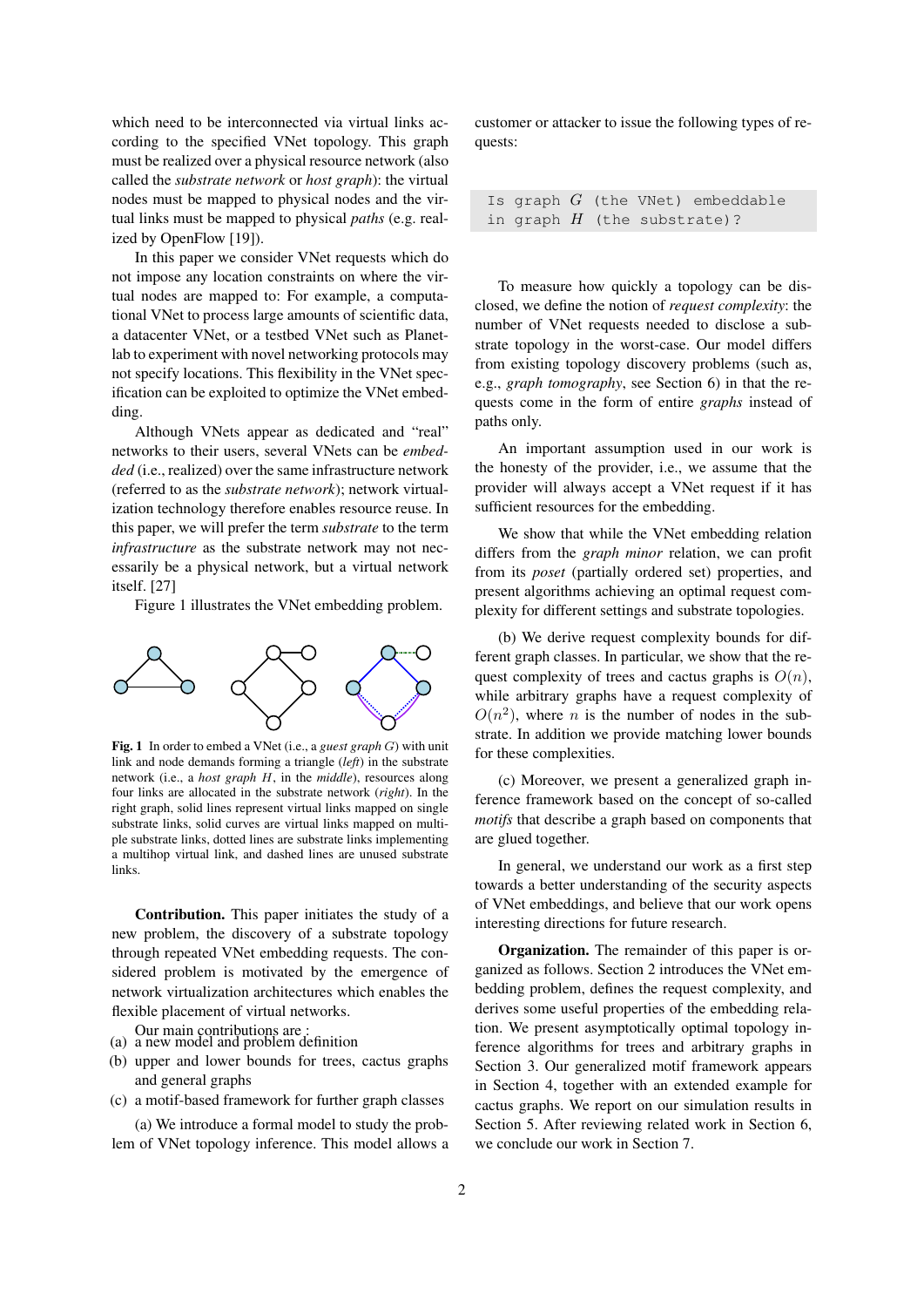## 2 Model

We first introduce the VNet topology discovery problem and subsequently describe our algorithmic approach.

#### 2.1 VNet Embedding

Our formal setting consists of two entities: a *customer* (the "adversary") that issues virtual network (VNet) requests and a *provider* (a virtual network or infrastructure provider [27]) that performs the access control and the embedding of VNets. We model the virtual network requests as simple, undirected graphs  $G = (V, E, w)$ (the so-called *guest graphs*) where V denotes the virtual nodes, E denotes the virtual edges connecting nodes in  $V$ , and  $w$  denotes the resource requirements of the node resp. link: the weight  $w(v)$  describes the *demand* of node  $v \in V$  for, e.g., computation or storage, and  $w(e)$  describes the bandwidth demand of edge  $e \in E$ . Similarly, the infrastructure network is given as an undirected graph  $H = (V, E, w)$  (the so-called *host graph* or *substrate*) as well, where V denotes the set of substrate nodes and  $E$  is the set of substrate links. Again, a weight function  $w$  can describe the available resources on a given node or edge.

Without loss of generality, we assume that neither the VNet nor the substrate topologies contain parallel edges or self-loops, and that  $H$  is connected. (As we will see, if H consists of multiple connected components, these components can be processed sequentially with our algorithms by keeping the VNet embedding in an already discovered component in order to focus on the next component.) Moreover, in this paper, in order to focus on the topological aspects, we will typically consider host graphs with unit capacities only, i.e., we will assume that  $w \equiv 1$ . As we will see, for substrate networks with unit capacities, we can also make the guest graph unweighted: all graph classes considered in this paper can be inferred with an asymptotically optimal complexity using unweighted VNets only.

In this paper we assume that besides the resource demands, the VNet requests do not impose any mapping restrictions, i.e., a virtual node can be mapped to *any* substrate node, and we assume that a virtual link connecting two substrate nodes can be mapped to an entire (but single) *path* on the substrate as long as the demanded capacity is available. These assumptions are common for virtual networks. [8]

A virtual link which is mapped to more than one substrate link however can entail certain costs at the *relay nodes*, the substrate nodes which do not constitute endpoints of the virtual link and merely serve for forwarding. For example, this cost may represent a header lookup cost and may be a function of the packet rate. However, depending on the application, the cost can also be more complex, e.g., in case of a VNet which requires additional functionality at the backbone routers, e.g., to implement an intrusion detection system. We model these kinds of costs with a parameter  $\epsilon > 0$  (per link). Moreover, we also allow multiple virtual nodes to be mapped to the same substrate node if the node capacity allows it; we assume that if two virtual nodes are mapped to the same substrate node, the cost of a virtual link between them is zero.

Armed with these definitions, we can formalize our VNet embedding problem.

Definition 1 (Embedding  $\pi$ , Validity Properties, Embedding Relation 7→) An *embedding* of a graph  $A = (V_A, E_A, w_A)$  to a graph  $B = (V_B, E_B, w_B)$ is a mapping  $\pi$  :  $A \rightarrow B$  where every node of A is mapped to exactly one node of  $B$ , and every edge of A is mapped to a path of B. That is,  $\pi$  consists of a node mapping  $\pi_V : V_A \to V_B$  and an edge mapping  $\pi_E : E_A \rightarrow P_B$ , where  $P_B$  denotes the set of paths. We will refer to the set of virtual nodes embedded on a node  $v_B \in V_B$  by  $\pi_V^{-1}(v_B)$ ; similarly,  $\pi_E^{-1}(e_B)$  describes the set of virtual links passing through  $e_B \in E_B$  and  $\pi_E^{-1}(v_B)$  describes the virtual links passing through  $v_B \in V_B$  with  $v_B$  serving as a relay node.

To be *valid*, the embedding  $\pi$  has to fulfill the following four properties: (i) Each node  $v_A \in V_A$  is mapped to exactly one node  $v_B \in V_B$  (but given sufficient capacities,  $v_B$  can host multiple nodes from  $V_A$ ). (ii) Links are mapped consistently, i.e., for two nodes  $v_A, v'_A \in V_A$ , if  $e_A = \{v_A, v'_A\} \in E_A$  then  $e_A$  is mapped to a single (possibly empty and undirected) path in B connecting nodes  $\pi(v_A)$  and  $\pi(v'_A)$ . A link  $e_A$  cannot be split into multiple paths. (iii) The capacities of substrate nodes are not exceeded: for all  $v_B \in V_B: \sum_{u \in \pi_V^{-1}(v_B)} w(u) + \epsilon \cdot |\pi_E^{-1}(v_B)| \leq w(v_B).$  $(iv)$  The capacities in  $E_B$  are respected as well, i.e., for all  $e_B \in E_B$ :  $\sum_{e \in \pi_E^{-1}(e_B)} w(e) \leq w(e_B)$ .

If there exists such a valid embedding  $\pi$ , we say that graph A can be embedded in B, indicated by  $A \mapsto$ B. Hence,  $\mapsto$  denotes the VNet *embedding relation*.

Definition 2 (Embedding Cost) The cost associated with an embedding  $\pi$  is denoted by

$$
Cost(\pi) = \sum_{v_A \in V_A} w(v_A) + \sum_{e_A \in E_A} w(e_A) \cdot |\pi^{-1}(e_A)|
$$
  
+ 
$$
\epsilon \cdot \sum_{v_B \in V_B} |\pi_E^{-1}(v_B)|
$$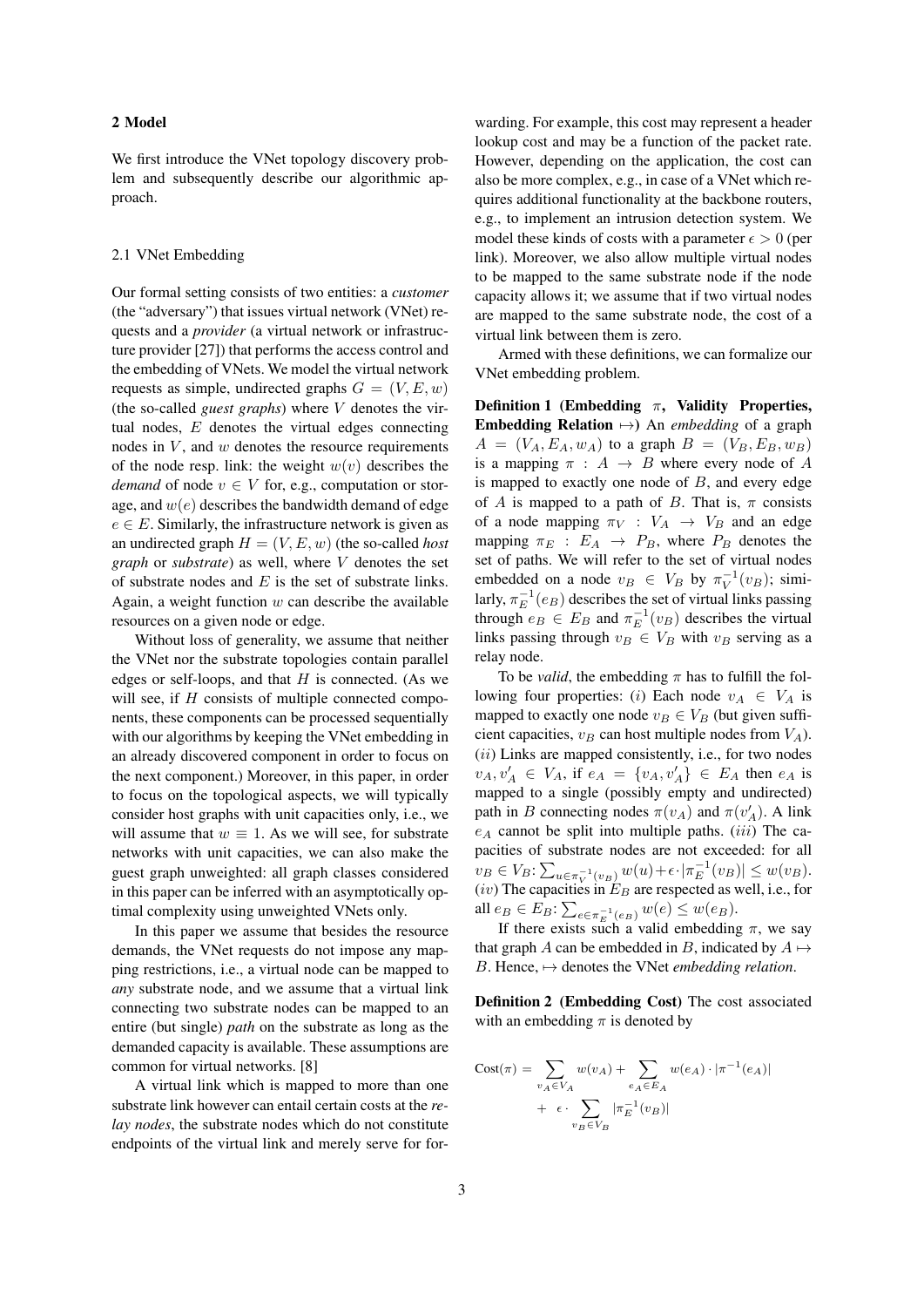The provider has a flexible choice where to embed a VNet as long as a valid mapping is chosen. In order to design topology discovery algorithms, we can exploit the *poset* property of the embedding relation. The proof of the following lemma appears in the appendix.

**Lemma 1** *The embedding relation*  $\mapsto$  *applied to any graph family*  $G$  (*short:*  $(G, \rightarrow)$ *), forms a partially ordered set (a* poset*), i.e., it satisfies reflexivity, antisymmetry and transitivity.*

Observe that even though the VNet embedding is similar to the minor graph relation, there are some important differences. The following lemma shows that the minor graph relation and the embedding relation do not imply each other. The proof appears in the appendix.

**Lemma 2** *Given two graphs*  $A, B \in \mathcal{G}$  *with unit capacity it holds that (i)*  $A \mapsto B$  *implies that* A *is a minor of B for*  $\epsilon > 0.5$ *. (ii) For smaller*  $\epsilon$  *it holds that A may be embeddable in* B *even if* A *is not a minor of* B*. (*iii*) Not every minor* A *of a graph* B *can be embedded in* A*.*

# 2.2 Request Complexity

We assume the perspective of a customer (an "adversary") that seeks to disclose the (fixed) infrastructure topology of a provider with a minimal number of requests. These requests (and the answers to them) are the only means of obtaining information. As a performance measure, we introduce the notion of *request complexity*, i.e., the number of VNet requests which have to be issued until a given network is fully discovered, i.e., all vertices, edges and capacities are known to the adversary. The motivation for focusing on a request measure is based on the fact that a request constitutes the natural unit of negotiation between customer and provider, and issuing a request entails a certain overhead for both sides. In particular a situation where after the provider's answers, the customer repeatedly revokes her request, can be perceived as a denial-of-service attack. Algorithms achieving a low request complexity hence also ensure that adversarial information discovery activities remain hidden.

We are interested in algorithms that "guess" the target topology  $H$  (the host graph) among the set  $H$ of possible substrate topologies allowed by the model. Concretely, we assume that given a VNet request  $G$  (a guest graph), the substrate provider always responds with *an honest (binary) reply R* informing the customer whether the requested VNet  $G$  is embeddedable on the substrate  $H$ . In the following, we will use the notation

## request $(G, H)$

to denote such an embedding request of  $G$  to  $H$ , and the provider will answer with the binary information whether G is embeddable in H (short:  $G \mapsto H$ ). Based on this reply, the customer may then decide to ask the provider to embed the corresponding VNet  $G$  on  $H$ , or it may not embed it and continue asking for other VNets.

Let ALG be an algorithm that issues a series of request requests  $G_1, \ldots, G_t$  each consisting of a request graph to reveal H.

Definition 3 (Request Complexity) The *request complexity* to infer the topology is measured in the number of requests  $t$  (in the worst case) until ALG issues a request  $G_t$  which is isomorphic to H and *terminates* (i.e., ALG knows that  $H = G_t$  and does not issue any further requests).

#### 2.3 Additional Complexities

An attacker only receives *one bit* of information: whether the VNet can be embedded or not. Thus, minimal information about the provider network is revealed, entailing a high request complexity. Alternative models may reduce the number of requests needed to infer the topology. For example, a plausible alternative may be a "valued reply model" where the provider returns the embedding *cost*  $Cost(request(G, H))$ . (The binary reply model can be emulated with this model by using the variable  $(Cost(request(G, H)) < \infty).$ 

Moreover, we rely on the assumption that the provider always gives an *honest answer*. While there are algorithms to compute such honest answers [26], the problem is related to graph isomorphism testing and is generally NP-hard (see e.g., [3]). Thus, in practice, a provider may use approximation algorithms and heuristics to embed VNets (see e.g. [8]), and may not accept a VNet although it is theoretically embeddable. In addition, a provider being aware of potential attacks may proactively randomize its responses.

In other words, by focussing on the idealized case where providers answer embedding requests correctly and honestly, we investigate a worst case situation for the provider. Hence the results of this article determine how quickly and how much information on the host network can be revealed in circumstances that are ideal for attackers. These findings can help providers to decide on the tradeoff of a comprehensive client offering and the cost/benefit of attack countermeasures.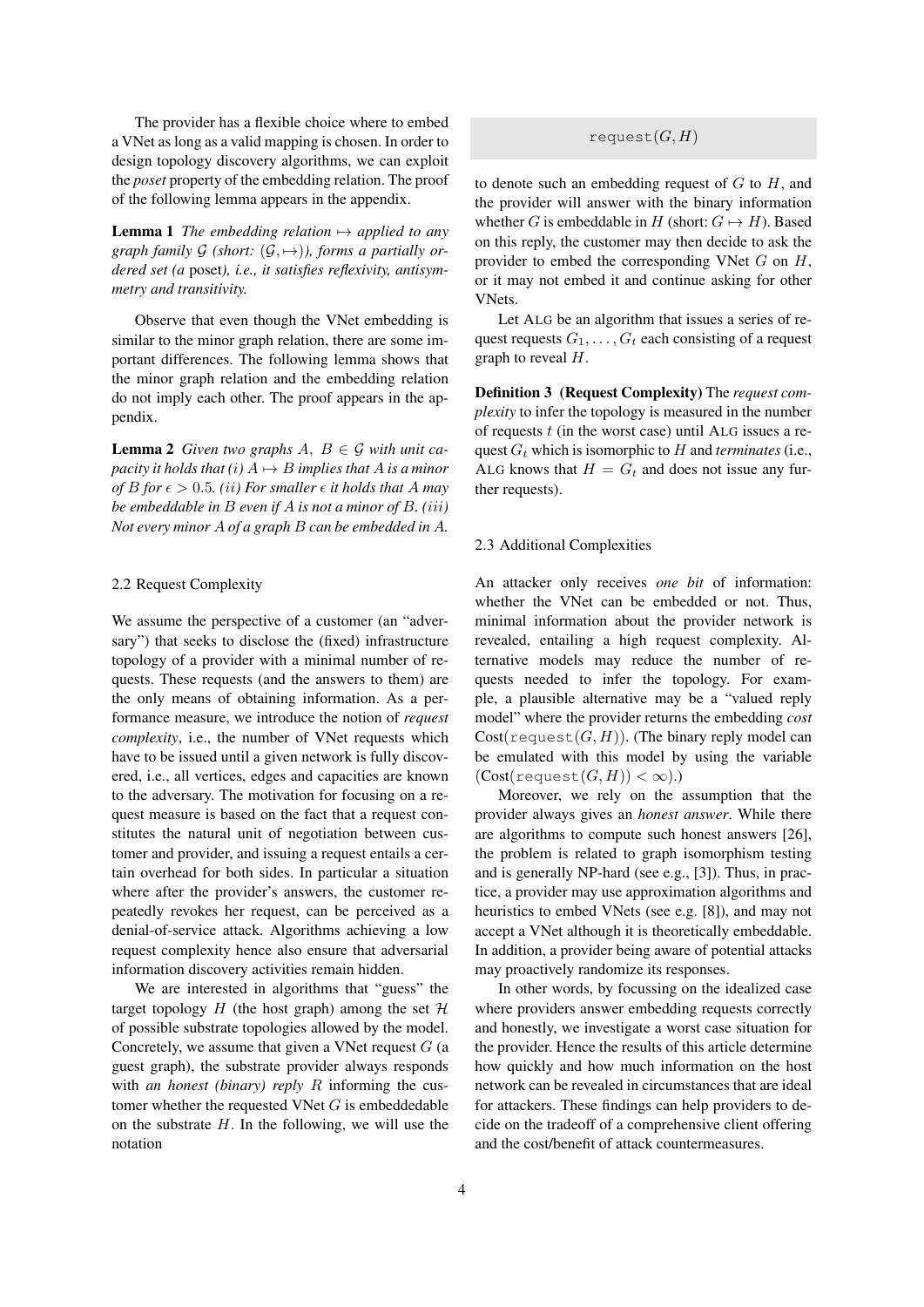Besides the *request complexity* and the *embedding complexity*, there is a third relevant complexity which has not been discussed so far: the complexity of generating the attack sequence, i.e., generating the request  $G_{i+1}$  out of  $G_i$  given the provider answer. We will refer to this complexity as the *generation complexity*. While the generation complexity plays a secondary role in our paper, all algorithms presented in this paper are essentially greedy and efficient; an exception is the dictionary framework which relies on a pre-computed directed acyclic graph.

#### 2.4 Terminology and Notation

The algorithms presented in this paper are often based on simple graphs (so-called *motifs*) such as a *chain*, a virtual link connecting two virtual nodes, or a *cycle*, three virtual nodes connected as a triangle.

Definition 4 (Chain  $C$ , Cycle  $Y$ , Diamond  $D$ , Bi**partite Motif**  $K_{x,y}$ , Cliques  $K_x$ ) The motif C denotes a *C*hain graph, a virtual edge that maps to a path on the substrate:  $C = (V = \{u, v\}, E = \{\{u, v\}\})$ . Motif Y is a c*Y*cle, i.e., a virtual triangle that maps to a cycle in the substrate:  $Y = (V = \{u, v, w\}, E =$  $\{\{u, v\}, \{u, w\}, \{w, v\}\}\)$ . The *Diamond motif D is a* complete graph over four nodes with one missing link. Finally,  $K_{x,y}$  is a complete bipartite graph with  $x + y$ nodes, and  $K_x$  is a clique with x nodes.

These basic motifs are then attached to each other to grow more complex VNet requests. We will often make use of a *graph grammars* notation [6] in order to describe the graph exploration iteratively.

When two motifs are attached to each other we use the term *concatenation* to describe that two motifs are glued to each other selecting one of the nodes of each of them as *attachment points* and merging them.

**Definition 5** (Concatenation,  $prefix, postfix$ ) We will use the notation  $M<sup>j</sup>$  to denote the *concatenation* of  $j$  motifs  $M$  (where the attachment points must be clear from the context). Moreover, given two graphs  $G_1$  and  $G_2$  containing nodes u, v, the notation  $G_1vG_2(u)$  denotes a graph where the node  $v \in G_1$  is merged with the node  $u \in G_2$ , i.e., the edges of  $G_2$  are added to the set of  $G_1$ 's edges and the corresponding nodes to the set of  $G_1$ 's nodes; the node  $u \in G_1$  is optional if clear from the context. Given a sequence  $S$  of motifs attached to each other, and a particular motif M belonging to this sequence, then  $prefix(M, S)$  and  $postfix(M, S)$  denote the subsequences of S before and after this motif M.

## 3 Adversarial Topology Discovery

This section presents tight bounds for the discovery of *trees* and *general graphs*.

## 3.1 Trees

We start with a simple observation: it is easy to decide whether the host graph forms a tree or not. A topology discovery algorithm ALG can test if the substrate  $H \in \mathcal{H}$  is tree-like using a single request: ALG simply asks for a triangle network (i.e., a complete graph  $K_3$ ) consisting of three virtual nodes, with unit virtual node and link capacities). The triangle can be embedded if and only if H contains a cycle. Once it is known that the set of possible infrastructure topologies (or host graphs)  $H$  is restricted to trees, the algorithm described in this section can be used to discover them. Moreover, as we will see, the algorithm presented in this section has the property that if  $H \in \mathcal{H}$  does contain cycles, it automatically computes a *spanning tree* of H.

The tree discovery algorithm TREE (see Algorithm 1 for the formal listing) described in the following is based on the idea of incrementally growing the request graph by adding *longest chains* (i.e., "branches" of the tree). Intuitively, such a longest chain of virtual nodes will serve as an "anchor" for extending further branches in future requests: since the chain is maximal and no more nodes can be embedded, the number of virtual nodes along the chain must equal the number of substrate nodes on the corresponding substrate path. The endpoints of the chain thus cannot have any additional neighbors and must be tree leafs (we will call these nodes *explored*), and we can recursively explore the longest branches of the so-called *pending nodes* discovered along the chain.

More concretely, TREE first discovers the overall longest (cycle-free) chain of nodes in the substrate tree by performing binary search on the length of the maximal embeddable path. This is achieved by requesting, in request  $R_i$ , a VNet of  $2^i$  linearly connected virtual nodes (of unit node and link capacities); in Algorithm 1, we refer to a single virtual link connecting two virtual nodes by a *chain*  $C$ , and a sequence of  $j$  chains by  $C^j$ . The first time a path of the double length  $2^i$ is not embeddable, TREE asks for the longest embeddable chain with  $2^{i-1}$  to  $2^i - 1$  virtual nodes; and so on. Once the longest chain is found, its end nodes are considered *explored* (they cannot have any additional neighbors due to the longest chain property), and all remaining virtual nodes along the longest chain are considered *pending* (set  $P$ ): their tree branches still need to be explored. TREE then picks an arbitrary pending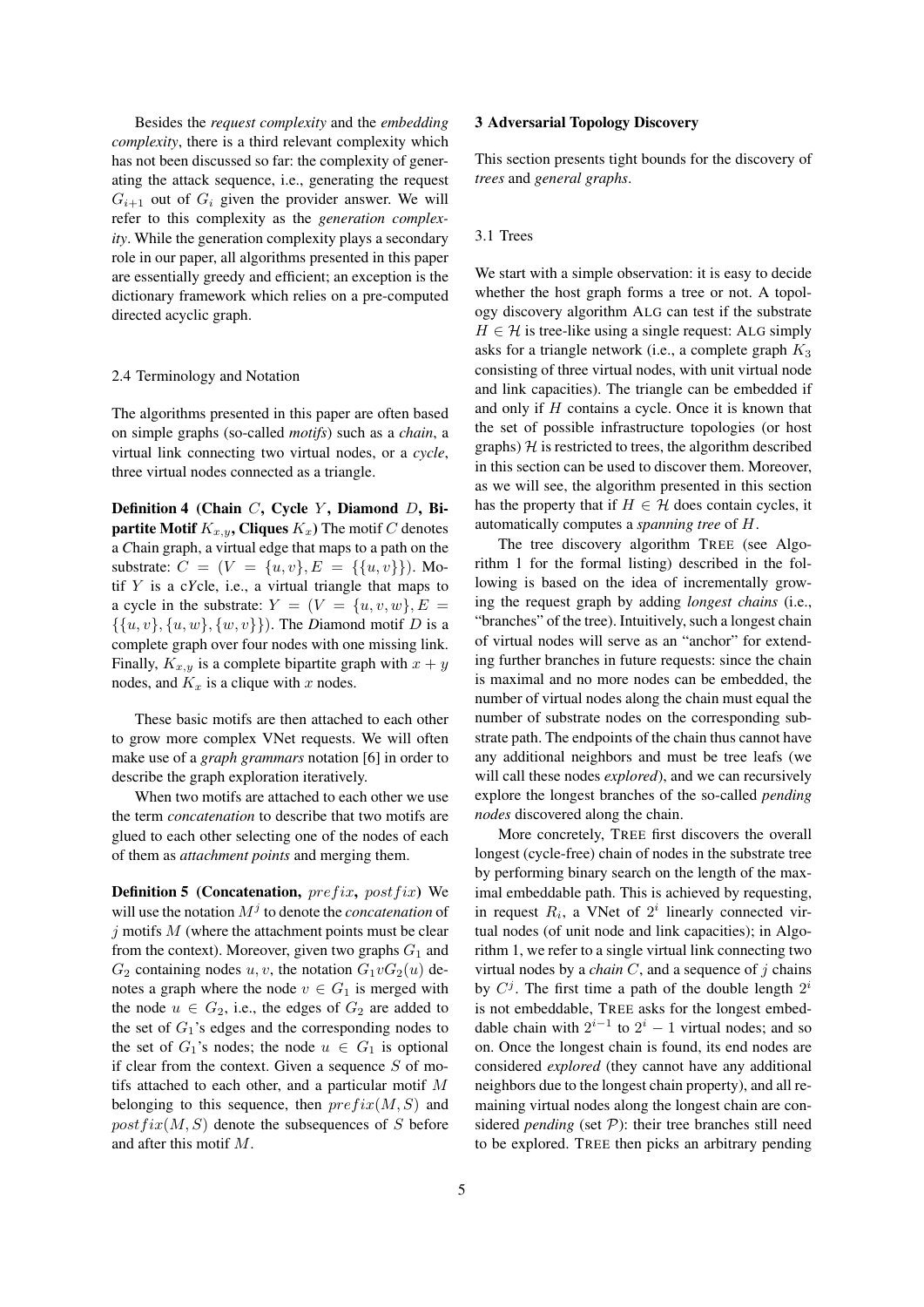node  $v$  and seeks to attach a maximal chain ("branch") analogously to the procedure above, except for that the node at the chain's origin is left pending until no more branches can be added. The scheme is repeated recursively until there are no pending nodes left. Formally, in Algorithm 1, we write  $GvC$  to denote that a chain  $C$ is added to an already discovered graph  $G$  at the virtual node v.

Algorithm 1 Tree Discovery: TREE

```
1: G := \{ \{v\}, \emptyset \} /* current request graph */
2: P := \{v\} /* pending set of unexplored nodes*/
3: while \mathcal{P} \neq \emptyset do
4: choose v \in \mathcal{P}, S := \text{exploreSequence}(v)5: if S \neq \emptyset then
6: G := GvS, add all nodes of S to P
7: else
8: remove v from PexploreSequence(v)
1: S := \emptyset2: if request(GvC, H) then
3: find max j s.t. GvC^j \mapsto H (binary search)
4: S := C^j5: return S
```
Theorem 1 *Algorithm* TREE *is correct and has a request complexity of* O(n)*, where* n *is the number of substrate nodes. This is asymptotically optimal in the sense that any algorithm needs*  $\Omega(n)$  *requests in the worst case.*

*Proof Correctness*: Since the substrate network is connected, each node can be reached by a path from any other node. As the algorithm explores each path attached to a discovered node until no more nodes can be added, every node is eventually found. Since a tree is cycle-free, this also implies that the set of discovered edges is complete.

*Complexity (upper bound)*: We observe that our algorithm has the property that at time  $t$ , it always ask for a VNet which is a strict super graph of any embeddable graph asked at time  $t' < t$  (positive answer from the provider). Moreover, due to the exponential binary search construction, TREE issues  $O(\log \ell)$  requests to discover a chain consisting of  $\ell$  links. The cost of exploring a path can be distributed among its constituting links, thus we have an accounting scheme which shows that the amortized cost per link is constant: As there are at most n−1 links in a tree, the total number of requests due to the link discovery is linear in  $n$  as well. In order to account for requests at nodes that do not have any unexplored neighbors and lead to marking a node explored (at most one request per node),  $O(n)$  requests need to be added.

*Complexity (lower bound)*: The lower bound follows from the cardinality of the set of non-isomorphic trees, which is in the order of  $2.96^n/n^{5/2}$  [24]. Since any discovery algorithm can only obtain a binary information for each request issued, a request cuts the remaining search space in (at most) half. Therefore, the request complexity of any algorithm is at least  $\Omega(\log(2.96^n/n^{5/2})) = \Omega(n).$ 

Although TREE looks simple, one has to be careful to avoid pitfalls when trying to design tree discovery algorithms. For instance, consider a scheme where instead of searching for longest chains, we want to find the nodes of largest degree, e.g., by performing binary search on the neighborhood size of a given virtual node, and then recursively explore the discovered pending nodes by adding newly found nodes to the pending set: Since pending nodes are connected by virtual links to each other, they may physically be separated by many hops, and one has to ensure that the substrate nodes along these paths are not forgotten. Although these problems can be handled within the same asymptotical complexity, we do not elaborate on these directions more here.

Observe that TREE has the nice property that if  $H$ is not a tree, TREE simply computes a spanning tree of H by extending maximal (cycle-free) branches from the nodes.

Corollary 1 TREE *determines a spanning tree of any graph with request complexity*  $O(n)$ *.* 

## 3.2 Arbitrary Graphs

Let us now turn to the general problem of inferring arbitrary substrate topologies. First note that even if the total number of substrate nodes is known, the adversary cannot simply compute the substrate edges by testing each virtual link between the node pairs: the fact that the corresponding virtual link can be embedded does not imply that a corresponding substrate link exists, because the virtual link might be mapped across an entire substrate *path*. Nevertheless, we will show in the following that a request complexity of  $O(n^2)$  can be achieved; this is asymptotically optimal.

The main idea of our algorithm GEN is to build upon the TREE algorithm to first find a spanning tree (see Corollary 1). This spanning tree (consisting of pending nodes only) "reserves" the resources on the substrate nodes, such that they cannot serve as relay nodes for virtual links passing through them. Subsequently, we try to extend the spanning tree with additional edges. An arbitrary pending node  $u$  is chosen, and we try to add an edge to any other pending node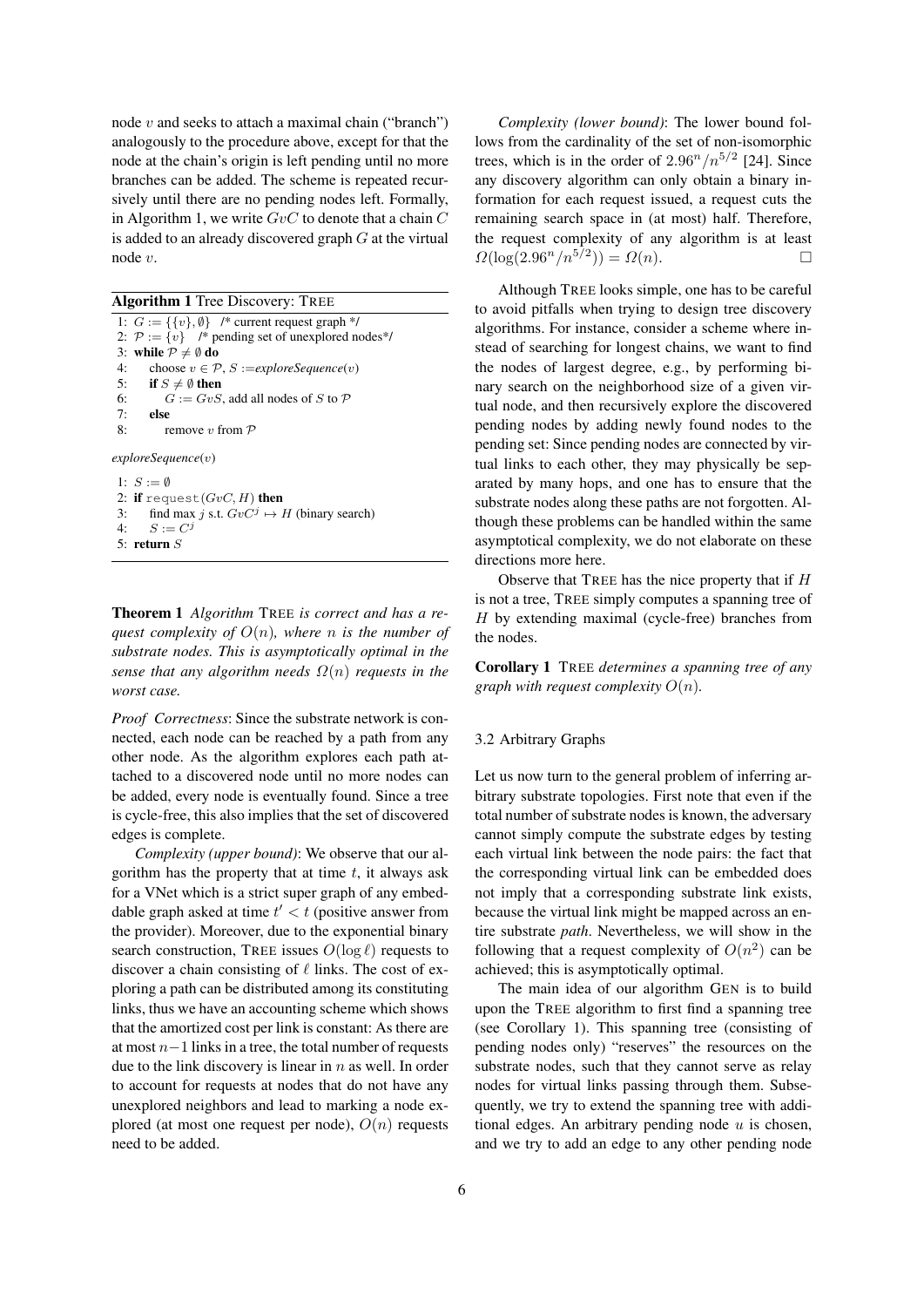$v$  in the spanning tree. After looping over all pending nodes and adding the corresponding links,  $u$  is marked *explored*. GEN terminates when no more pending nodes are left.

Theorem 2 *A general graph can be discovered with request complexity*  $O(n^2)$ *. This is asymptotically optimal.*

*Proof Upper bound:* According to Corollary 1, computing a spanning tree G using TREE requires  $O(n)$  requests. Subsequently, GEN asks for each pair of pending nodes if an edge between them can be added without destroying embeddability. Since the spanning tree is used as a basis, and since  $\epsilon > 0$ , two nodes can be connected if and only if there is a direct substrate link between them; otherwise, the capacity constraints would be violated. Thus one request per possible substrate link is sufficient, which results in at most  $O(n^2)$ requests.

*Lower bound:* The number  $a_n$  of non-isomorphic simple graphs on *n* vertices satisfies  $2^{\binom{n}{2}}/n! \le a_n \le$  $2^{n \choose 2}$ . By the same argument as for the lower bound of the request complexity for trees,  $\Omega(\log a_n) = \Omega(n^2)$ requests are necessary in the worst case.

# 3.3 Discussion

We have shown that tree graphs can be discovered in time  $O(n)$ , while general graphs require time  $O(n^2)$ . This raises the question whether there exist additional graph families, which still allow for a sub-quadratic complexity. In the next section, we will answer this question affirmatively, by presenting a general discovery framework. As a corollary, we will show that for example, also the important class of cactus graphs can be explored in time  $O(n)$ .

We conclude with a discussion of the other two important complexities besides the request complexity: the *embedding complexity* and the *generation complexity*. Generally, the VNet embedding problem is NP-hard even for host graphs forming a simple line (i.e., a chain of physical nodes): the problem is equivalent to the *Minimum Linear Arrangement* problem (see e.g., [3]). Although some polynomial time solutions exist for special VNet topologies (e.g., note that our algorithms to discover trees rely on cycle-free VNets only for which there are good or even optimal algorithms [10]), for more complicated graphs such as cactus graphs, optimized Integer Programs with good (i.e., tight) LP relaxations may be required. Since our focus is on the attacker and not on the VNet provider, we do not study such formulations in more detail here but refer the reader to the corresponding literature (e.g., [26]).

More important for the efficient graph exploration is the generation complexity: how quickly can an adversary generate the next request? The algorithms TREE and GEN are essentially greedy and hence fast: an additional edge is added to a "pending" node which has not been fully explored yet. This can be done in time roughly linear with respect to the current VNet size (or faster if the pending components are organized efficiently in the data structure).

# 4 Motif Framework

We now present a framework for arbitrary graph inference. The framework is based on three principles: (1) growing request graphs iteratively, (2) using simple motifs to reserve entire subgraphs while exploring the detailed structure of the subgraph only later, (3) requesting more highly connected motifs first.

Concretely, our algorithm DICT is based on the observation that given a spanning tree, it is very costly to discover additional edges between nodes in 2-connected components: essentially, finding a single such edge requires testing all possible node pair combinations, which is quadratic in the component size. Thus, our algorithm iteratively first explores the basic "knitting" of the topology, i.e., it discovers first a sequence of maximal minors which are at least 2 connected (the *motifs*). DICT maintains the invariant that there are never two nodes  $u, v$  which are not  $k$ connected in the currently requested graph  $H'$  while they are  $k$ -connected in  $H$ ; no path relevant for the connectivity of the current component is overlooked and needs to be found later. Subsequently, nodes and edges which are not contributing to the connectivity of the current component can then be discovered by (1) *edge expansion* where additional nodes of degree two are added along a motif edge, and by (2) adding sequences of motifs to the nodes iteratively with the same process.

Figure 2 gives a simplified overview of our discovery strategy: in a first phase, we seek to discover the highly connected parts of the physical network (and reserve the corresponding resources, see Lemma 4); this is achieved by trying to embed sequences of so-called "motifs" of the highest connectivity and subsequently shifting toward less connected motifs. Nodes of degree two are found using *edge expansion*.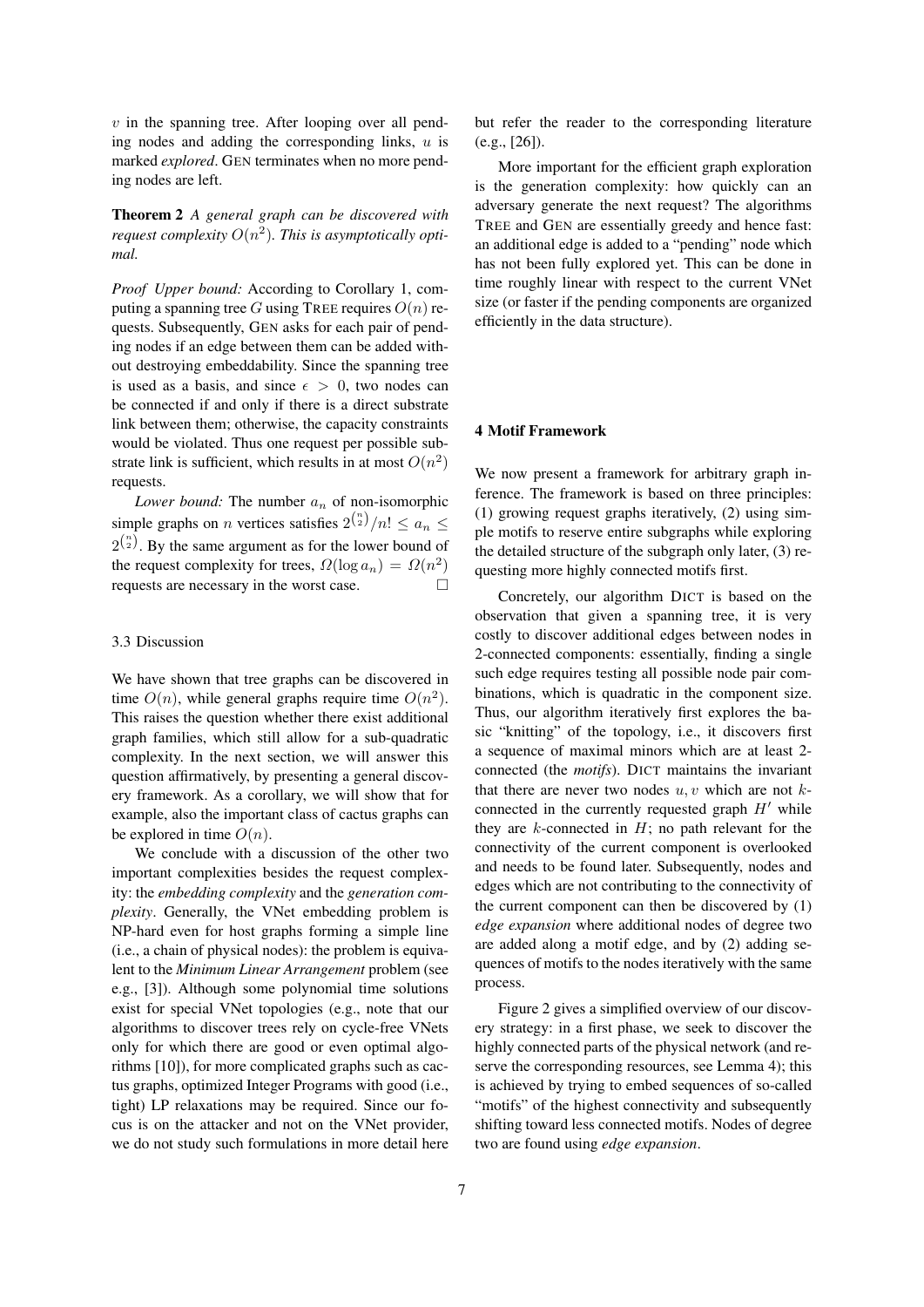

Fig. 2 Algorithm DICT first discovers and reserves sequences of highly connected parts of the host graph. Then, less connected parts are discovered by edge expansion and then the process is repeated until no additional nodes and edges can be found.

## 4.1 Overview

With the above intuition in mind, we give a short overview of this section. In Section 4.2, we first formally introduce the concept of *motifs*: simple graphs describing the possible knitting patterns of a host graph. For example, for a tree graph we only need a single motif, the *chain* C (two nodes connected by a link); since there are no 2-connected motifs in a tree, it can be discovered by attaching chains  $C$  to each other.

Another interesting graph family are *cactus graphs*: connected graphs in which any two simple cycles have at most one vertex in common. Cactus graphs are interesting in the sense that many backbone or core networks are reminiscent of cacti (see, e.g., the topologies collected in the Rocketfuel project [28]). In terms of motifs, since a cactus graph may contain cycles, besides the chain  $C$  we also need a cycle motif  $Y$ : three nodes connected in a triangle manner; however, C and Y are also sufficient to discover all cactus graphs.

More complicated graphs which include higher connected parts may require, e.g., motifs describing diamonds  $D$  or cliques  $K_4$ . We describe how to extract motifs for a given graph family in Lemma 3.

The first idea behind our algorithm DICT is that once a motif is embedded, it occupies resources on the entire host subgraph (Lemma 4 and Corollary 2), and the discovery of the remaining parts of the subgraph where the motif is embedded can be postponed to some later point: For example, Figure 2 (*left*) shows a motif occupying resources on the subgraph at the top; additional nodes (Figure 2 (*middle*)) and edges (Figure 2 (*right*)) can be discovered later.

However, in order to discover entire graphs, multiple motifs are needed: motifs must be attached to each other; accordingly, we introduce the concept of *motif sequences* and *attachment points* (Definition 8). Moreover, for DICT to be correct, it is important that more highly connected motifs are embedded first: a less connected motif may be embeddable on a subgraph but may "overlook" (i.e., not allocate resources on) some links. The situation is complicated by the fact that a graph  $A$  may not be embeddable on graph  $B$  and vice versa, but A may be embeddable on *two* graphs B which are attached to each other (see Figure 3). This motivates the dictionary concept (Section 4.3) where motifs are organized in an acyclic directed graph.

Our main result is an algorithm that correctly discovers a given topology by respect the order of the dictionary of the corresponding graph family(Theorem 3).

We will give a concrete examples for our concepts and our approach throughout this section and describe the explicit requests issued by our algorithm for a given network in Section 4.6.

## 4.2 Motifs: Composition and Expansion

We now start to make the intuition provided above more formal.

**Definition 6** (Motif) Given a graph family  $H$ , the set of motifs of  $H$  is defined constructively: If any member of  $H \in \mathcal{H}$  has an edge cut of size one, the *chain*  $C$  is a motif for  $H$ . All remaining motifs are at least 2-connected (i.e., any pair of nodes in a motif is connected by at least two vertex-disjoint paths). These motifs can be derived by the at least 2-connected components of any  $H \in \mathcal{H}$  by repeatedly removing all nodes with degree smaller or equal than two from  $H$  and merging the incident edges, as long as all remaining cycles do not contain parallel edges. Only one instance of isomorphic motifs is kept.

In other words, a graph family containing all elements of  $H$  can be constructed by applying the following rules repeatedly.

**Definition 7 (Rules)** (1) Create a new graph consisting of a motif  $M \in \mathcal{M}$  (*New Motif Rule*). (2) Given a graph created by these rules, replace an edge  $e$  of  $H$ by a new node and two new edges connecting the incident nodes of e to the new node (*Insert Node Rule*). (3) Given two graphs created by these rules, attach them to each other such that they share exactly one node (*Merge Rule*).

These rules are sufficient to compose all graphs in  $H:$  If M includes all motifs of  $H$ , it also includes all 2-connected components of  $H$ , according to Definition 6. These motifs can be glued together using the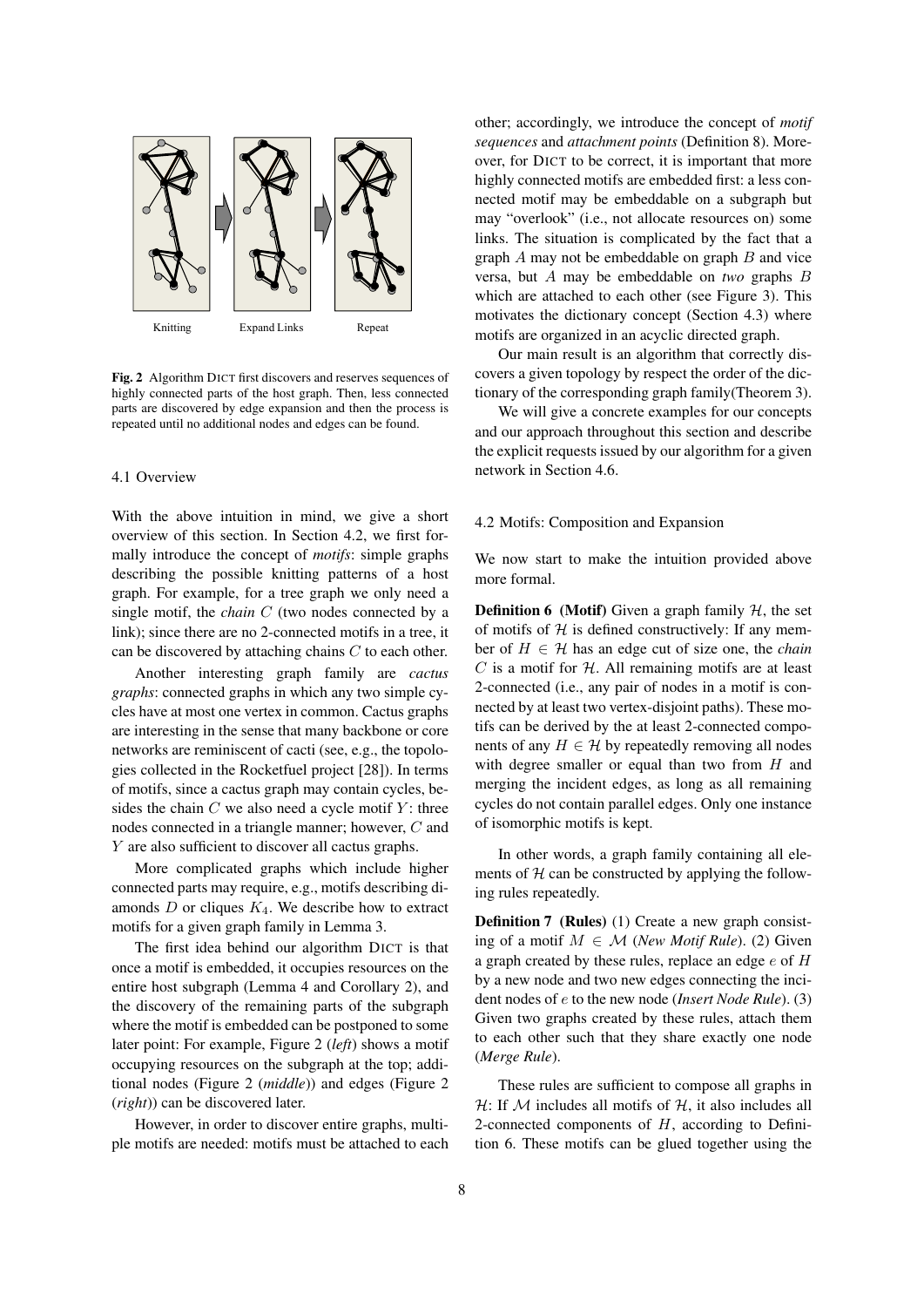*Merge Rule*, and eventually the low-degree nodes can be added using the *Insert Node Rule*. Therefore, we have the following lemma.

Lemma 3 *Given the motifs* M *of a graph family* H*, the repeated application of the rules in Definition 7 allows us to construct each member*  $H \in \mathcal{H}$ *.* 

The following lemma shows that when degree-two nodes are added to a motif  $M$  to form a graph  $G$ , all network elements (substrate nodes and links in the graph defining the motif) are *used* when embedding M in G (i.e.,  $M \mapsto G$ ).

**Lemma 4** *Let*  $M \in (\mathcal{M} \setminus \{C\})$  *be an arbitrary twoconnected motif, and let* G *be a graph obtained by applying the* Insert Node Rule *(Rule* 2 *of Definition 7) to motif* M. Then, an embedding  $M \mapsto G$  *involves all nodes and edges in* G*: at least resources are used on all nodes and edges.*

Lemma 4 implies that no additional nodes can be inserted to an existing embedding. In other words, a motif constitutes a "minimal reservation pattern". As we will see, our algorithm will exploit this invariant that motifs cover the entire graph knitting, and adds simple nodes (of degree 2) only in a later phase.

**Corollary 2** *Let*  $M \in (\mathcal{M} \backslash \{C\})$  *and let*  $G$  *be a graph obtained by applying Rule* 2 *of Definition 7 to motif* M*. Then, no additional node or motif can be embedded on* G after embedding  $M \mapsto G$ .

Next, we want to *combine* motifs to explore larger "knittings" of graphs. Each motif pair is glued together at a single node *or edge* ("attachment point"): We need to be able to conceptually join to motifs at edges as well because the corresponding edge of the motif can be expanded by the *Insert Node Rule* to create a node where the motifs can be joined.

Definition 8 (Motif Sequences, Attachment Points, **Subsequences**) A *motif sequence* S is a list  $S =$  $(M_1a_1a'_1M_2...M_k)$  where for all i:  $M_i \in \mathcal{M}$ , and where  $M_i$  is glued together at exactly one node with  $M_{i-1}$  (i.e.,  $M_i$  is "attached" to a node of motif  $M_{i-1}$ ): the notation  $M_{i-1}a_{i-1}a'_{i-1}M_i$  specifies the selected attachment points  $a_{i-1}$  and  $a'_{i-1}$ . If the attachment points are irrelevant, we use the notation  $S = (M_1 M_2 ... M_k)$  and  $M_i^k$  denotes an arbitrary sequence consisting of  $k$  instances of  $M_i$ . If  $S$  can be decomposed into  $S = S_1S_2S_3$ , where  $S_1, S_2$  and  $S_3$  are (possibly empty) motif sequences as well, then  $S_1, S_2$ and S<sup>3</sup> are called *subsequences* of S. This relationship is denoted by writing, e.g.,  $S_1 \prec S$ .

In the following, we will sometimes use the *Kleene star* notation  $X^*$  to denote a sequence of (zero or more) elements of X attached to each other.

One has to be careful when arguing about the embedding of motif sequences, as illustrated in Figure 3 which shows a counter example for  $M_i \not\mapsto M_j \Rightarrow$  $M_i \nleftrightarrow M_j^k$  for any k. More precisely, there exist motifs that cannot be embedded into single instances of each other but at least one of them can be embedded in sequences of the other motif. Consider the problem instance where we have two motifs  $A$  and  $B$  where  $A \nleftrightarrow B$ , but  $A \mapsto B^2$  and the host network is  $B^2$ . If we proceed purely incrementally, then we might not fully discover the host network, depending on the order of embedding requests. If we request A first, we will get a positive reply and cannot embed any other motifs subsequently. Only if we request  $B$  first, we will be able to discover  $B^2$  with this approach. Thus an algorithm that adds motifs to its request networks purely incrementally in an arbitrary order cannot discover all substructures. This is the motivation for introducing the concept of a *dictionary* which imposes an order on motif sequences and their attachment points.

## 4.3 Dictionary Structure and Existence

In a nutshell, a dictionary is a *Directed Acyclic Graph*  $(DAG)$  defined over all possible motifs  $M$  and imposes an order (poset relationship  $\mapsto$ ) on problematic motif sequences which need to be embedded one before the other (e.g., the composition depicted in Figure 3). To distinguish them from sequences, dictionary entries are called *words*.

Definition 9 (Dictionary, Words) A *dictionary*  $D(V_D, E_D)$  is a *Directed Acyclic Graph (DAG)* over a set of motif sequences  $V_D$  together with their attachment points. In the context of the dictionary, we will call a motif sequence *word*. The links  $E_D$ represent the poset embedding relationship  $\mapsto$ .

Concretely, the DAG has a single root  $r$ , namely the chain graph  $C$  (with two attachment points). In general, the *attachment points* of each vertex  $v \in V_D$  describing a word  $w$ , define how  $w$  can be connected to other words. The directed edges  $E_D = (v_1, v_2)$  represent the transitively reduced embedding poset relation with the chain C context:  $Cv_1C$  is embeddable in  $Cv_2C$ and there is no other word  $Cv_3C$  such that  $Cv_1C \rightarrow$  $Cv_3C, Cv_3C \rightarrow Cv_2C$  and  $Cv_3C \not\rightarrow Cv_1C$  holds. (The chains before and after the words are added to ensure that attachment points are "used": there is no edge between two isomorphic words with different attachment point pairs.)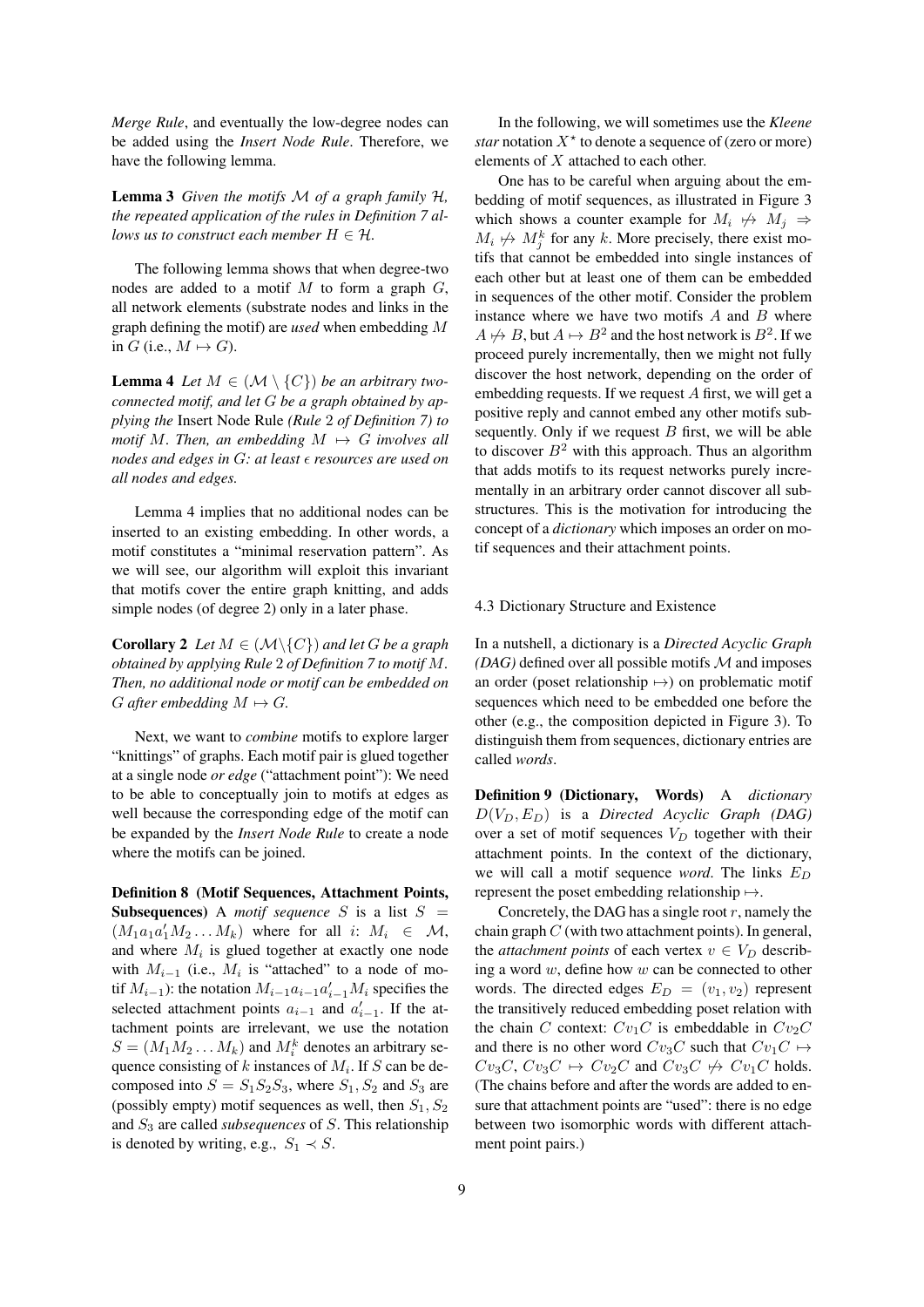

Fig. 3 *Left:* Motif A. *Center:* Motif B. Observe that  $A \not\mapsto B$ . *Right:* Motif A is embedded into two consecutive Motifs B: solid lines are virtual links mapped on single substrate links, s olid curves are virtual links mapped on multiple substrate links, dotted lines are substrate links implementing a multi-hop virtual link, and dashed lines are substrate unused links. Grayed nodes are relay-only nodes. Observe that the central node has a relaying load of  $4\epsilon$ .

We require that the dictionary be *robust to composition*: For any node v, let  $R_v = \{v' \in V_D, v \mapsto v'\}$ denote the "reachable" set of words in the graph and  $\overline{R}_v = V_D \setminus R_i$  all other words. We require that  $v \not\rightarrow W$ for all  $\overline{W} \in Q_i := \overline{R}_i^* \backslash R_i^*$ , where the transitive closure operator  $X^*$  denotes an arbitrary sequence (including the empty sequence) of elements in  $X$  (according to their attachment points).

See Figure 4 for an example. Informally, the robustness requirement means that the word represented by  $v$  cannot be embedded in any sequence of "smaller" words, unless a subsequence of this sequence is in the dictionary as well. As an example, consider a dictionary containing the motifs  $A$  and  $B$  from Figure 3: this dictionary would not only contain vertices A and  $B$  but also  $BB$ , as well as a path from  $A$  to  $BB$ . In the following, we use the notation  $\max_{v \in V_D} (v \mapsto S)$ to denote the set of "maximal" vertices with respect to their embeddability into  $S: i \in \max_{v \in V_D} (v \mapsto S) \Leftrightarrow$  $(i \mapsto S) \wedge (\forall j \in \Gamma^+(i), j \not\mapsto S)$ , where  $\Gamma^+(v)$  denotes the set of outgoing neighbors of  $v$ . Furthermore, we say that a dictionary D *covers* a motif sequence S iff S can be formed by concatenating dictionary words (henceforth denoted by  $S \in D^*$ ) at the specified attachment points. More generally, a dictionary covers a graph, if it can be formed by merging sequences of  $D^*$ .

Let us now derive some properties of the dictionary which are crucial for a proper substrate topology discovery. First we consider maximal dictionary words which can serve as embedding "anchors" in our algorithm.

Lemma 5 *Let* D *be a dictionary covering a sequence* S *of motifs, and let*  $i \in \max_{v \in V_D} (v \mapsto S)$ *. Then*  $i$  *constitutes a subsequence of* S*, i.e.,* S *can be decomposed to*  $S_1$ *i* $S_2$ *, and S contains no words of order at most <i>i*, *i.e.,*  $S_1, S_2 \in (\overline{R}_i \cup \{i\})^{\star}$ *.* 

The following corollary is a direct consequence of the definition of  $i \in \max_{v \in V_D} (v \mapsto S)$  and Lemma 5: for a motif sequence S with  $S \in (\overline{R}_i \cup \{i\})^{\star}$ , all the subsequences of S that contain no i are in  $\overline{R_i^*}$  $\hat{i}$ . As



Fig. 4 a) Example dictionary with motifs Chain  $C$ , Cycle  $Y$ , Diamond D, complete bipartite graph  $B = K_{2,3}$  and complete graph  $K = K_5$ . The attachment point pair of each word is black, the other nodes and edges of the words are grey. The edges of the dictionary are locally labeled, which is used in DICT later. b) A graph that can be constructed from the dictionary words.

we will see, the corollary is useful to identify the motif words composing a graph sequence, from the most complex words to the least complex ones.

Corollary 3 *Let* D *be a dictionary covering a motif sequence S, and let*  $i \in \max_{v \in V_D} (v \mapsto S)$ *. Then S can be decomposed as a sequence*  $S =$  $T_1$ *i* $T_2$ *i*,  $\ldots$ , *i* $T_k$  *with*  $T_j \in Q_i$  *for all*  $j = 1, \ldots, k$ *.* 

This corollary can be applied recursively to describe a motif sequence as a sequence of dictionary entries. Note that a dictionary always exists.

**Lemma 6** *There exists a dictionary*  $D = (V_D, E_D)$ *that covers all member graphs* H *of a motif graph family* H *with* n *vertices.*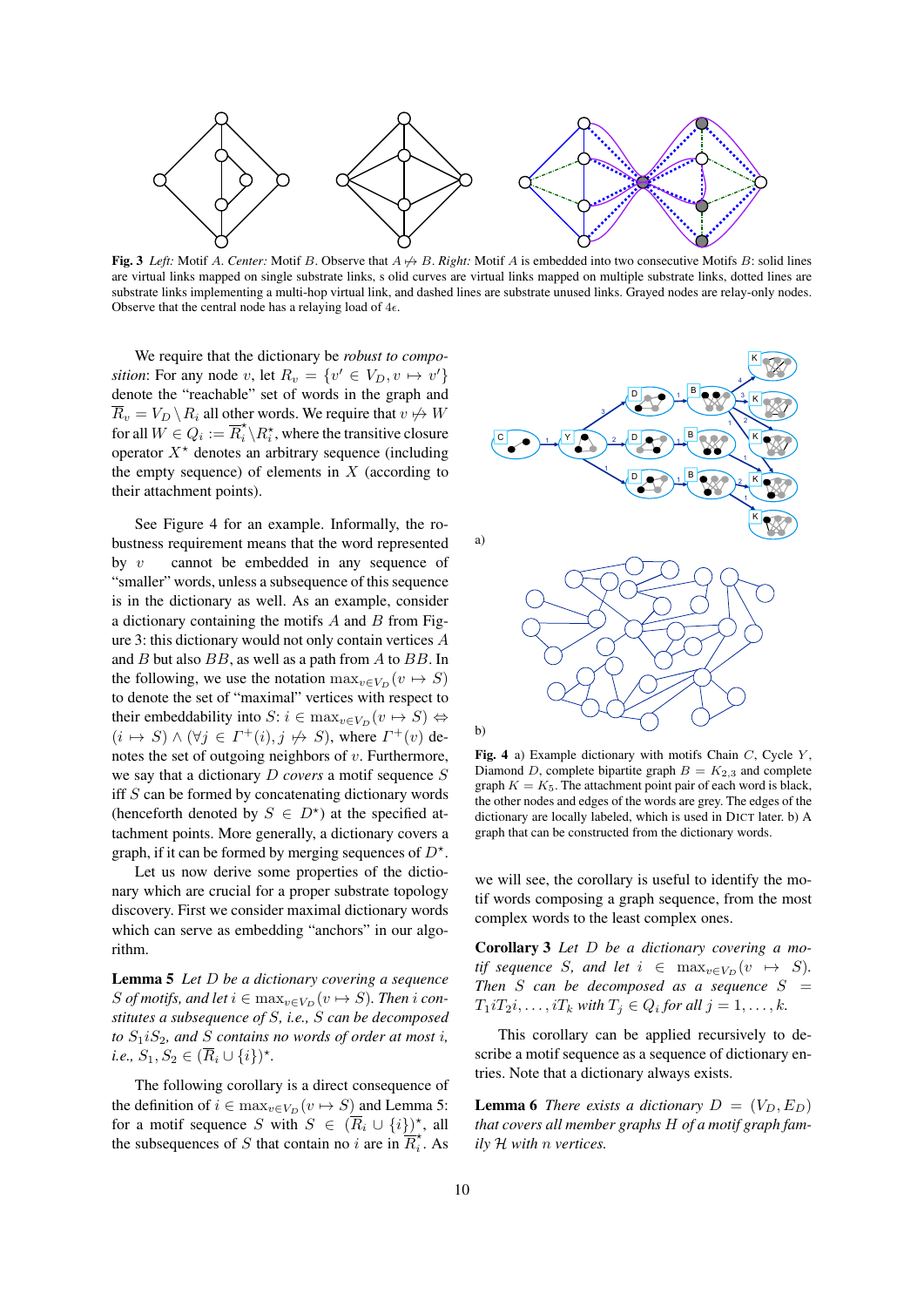Note that the proof of Lemma 6 only addresses the composition robustness for sequences of up to n nodes. However, it is clear that  $|V(G)| > |V(H)| \Rightarrow G \not\mapsto$ H. Therefore it cannot happen that a request of a sequence with more than  $n$  nodes is answered positively on a host network of  $n$  nodes and hence this limitation does not pose an issue when devising dictionary-based algorithms for VNet topology discovery.

## 4.4 The Dictionary Algorithm

With these concepts in mind, we are ready to present DICT in detail (cf Algorithm 2). Basically, DICT always grows a request graph  $G = H'$  until it is isomorphic to  $H$  (the graph to be discovered). This graph growing is performed according to the dictionary, i.e., we try to embed new motifs in the order imposed by the dictionary DAG.

Let us specify the *topological order* in which algorithm DICT discovers the dictionary words. First, for each node  $v$  in  $V_D$ , we define an order on its outgoing edges  $\{(v, w) | w \in \Gamma^+(v)\}\)$ . This order is sometimes referred to as a *port labeling*, and each path from the dictionary root (the chain C) to a node in  $V_D$  can be represented as the sequence of port labels at each traversed node  $(l_1, l_2, \ldots, l_l)$ , where  $l_1$  corresponds to a port number in C. We can simply use the lexicographic order on integers,  $\langle a_1, a_2, \dots, a_{n_1} \rangle \langle a_1, a_2, \dots, a_{n_n} \rangle$  $(b_1, b_2, \ldots, b_{n_2}) \iff ((\exists m > 0) (\forall i < m)(a_i =$  $b_i) \wedge (a_m < b_m) \vee (\forall i \in \{1, \dots n_1\}, (a_i = b_i) \wedge$  $(n_1 < n_2)$ , to associate each vertex with its minimal sequence, and sort vertices of  $V_D$  according to their embedding order. Let r be the *rank* function associating each vertex with its position in this sorting:  $r: V_D \to \{1, \ldots |V_D|\}$  (i.e., r is the topological ordering of  $D$ ).

The fact that subsequences can be defined recursively using a dictionary (Lemma 5 and Corollary 3) is exploited by algorithm DICT. Concretely, we apply Corollary 3 to gradually identify the words composing a graph sequence, from the most complex words to the least complex ones. This is achieved by traversing the dictionary depth-first, starting from the root  $C$ up to a maximal node: algorithm DICT tests the nodes of  $\Gamma^+(v)$  in increasing port order as defined above. As a shorthand, the word  $v \in V_D$  with  $r(v) = i$ is written as  $D[i]$ ; similarly  $D[i] < D[j]$  holds if  $r(D[i]) \leq r(D[j])$ , a notation that is useful since  $D[j]$  is detected before  $D[i]$  by algorithm DICT. As a consequence, the first matched word of a sequence S is unique: it is  $i = \arg \max_x (D[x] \mapsto S)$  =  $\max\{r(v)|v \in \max_{v' \in V_D} (v' \mapsto S)\}\$ , the maximal word in S.

Algorithm DICT distinguishes whether the subsequences next to a word  $v \in V_D$  are empty ( $\emptyset$ ) or chains  $(C)$ , and we will refer to the subsequence before  $v$  by BF and to the subsequence after  $v$  by AF. Concretely, while recursively exploring a sequence between two already discovered parts  $T<sub>0</sub>$  and  $T<sub>0</sub>$  we check whether the maximal word  $v$  is directly next to  $T<$  (i.e.,  $T<sub>0</sub>$ , ...,  $T<sub>0</sub>$ ) or  $T<sub>0</sub>$  or both ( $\emptyset$ ), or whether  $v$  is somewhere in the middle. In the latter case, we add a chain  $(C)$  to be able to find the greatest possible word in a next step.

DICT uses tuples of the form  $(i, j, BF, AF)$  where  $i, j$  are integers and  $(BF, AF) \in \{\emptyset, C\}^2$ , i.e.,  $D[i]$  denotes the maximal word in  $D$ ,  $j$  is the number of consecutive occurrences of the corresponding word, and BF and AF represent the words before and after  $D[i]$ . These tuples are lexicographically ordered by the total order relation  $>$  on the set of possible  $(i, j, BF, AF)$ tuples defined as follows: let  $t = (i, j, BF, AF)$  and  $t' = (i', j', BF', AF')$  two such tuples. Then  $t > t'$  iff  $w > w'$  or  $w = w' \wedge j > j'$  or  $w = w' \wedge j = j' \wedge BF = j' \wedge F$  $C \wedge BF' = \emptyset$  or  $w = w' \wedge j = j' \wedge BF = BF' \wedge AF =$  $C \wedge AF' = \emptyset.$ 

With these definition we can prove that algorithm DICT is correct.

Theorem 3 *Given a dictionary for* H*, algorithm* DICT *correctly discovers any*  $H \in \mathcal{H}$ *.* 

| <b>Algorithm 2 Motif Graph Discovery DICT</b>              |  |  |  |  |  |
|------------------------------------------------------------|--|--|--|--|--|
| 1: $H' := \{\{v\}, \emptyset\}$ /*current request graph*/, |  |  |  |  |  |

- $P := \{v\}$  /\*set of unexplored nodes\*/
- 2: while  $P \neq \emptyset$  do
- 3: choose  $v \in \mathcal{P}$ ,  $T := \text{findMotifSequence}(v, \emptyset, \emptyset)$
- 4: if  $(T \neq \emptyset)$  then  $H' := H'vT$ , add all nodes of T to P, for all  $e \in T$  do *edgeExpansion*(*e*)

5: **else** remove v from  $P$ 

- $findMotifSequence(v, T_{<} T_{>})$
- 1: find maximal  $i, j$ , BF, AF s.t.  $H'v$   $(T_<)$  BF  $(D[i])^j$  AF  $(T_>)$
- $\mapsto H$  where BF, AF  $\in \{0, C\}^2$  /\* issue requests \*/
- 2: if  $((i, j, BF, AF) = (0, 0, C, \emptyset))$  then return  $T_{\leq}CT_{>}$ 3: if  $(BF = C)$  then  $BF =$
- $findMotifSequence(v, T_{<} (D[i])^j \; \mathrm{AF}\: T_{>} )$
- 4: if  $(AF = C)$  then  $AF =$  $findMotifSequence(v, T < BF(D[i])^j, T > )$ 5: return BF  $(D[i])^j$  AF

*edgeExpansion*(e)

- 1: let  $u, v$  be the endpoints of edge e, remove e from  $H'$
- 2: find maximal j s.t.  $H'vC^ju \mapsto H$  /\* issue requests \*/
- 3:  $H' := H'vC^ju$ , add newly discovered nodes to  $\mathcal P$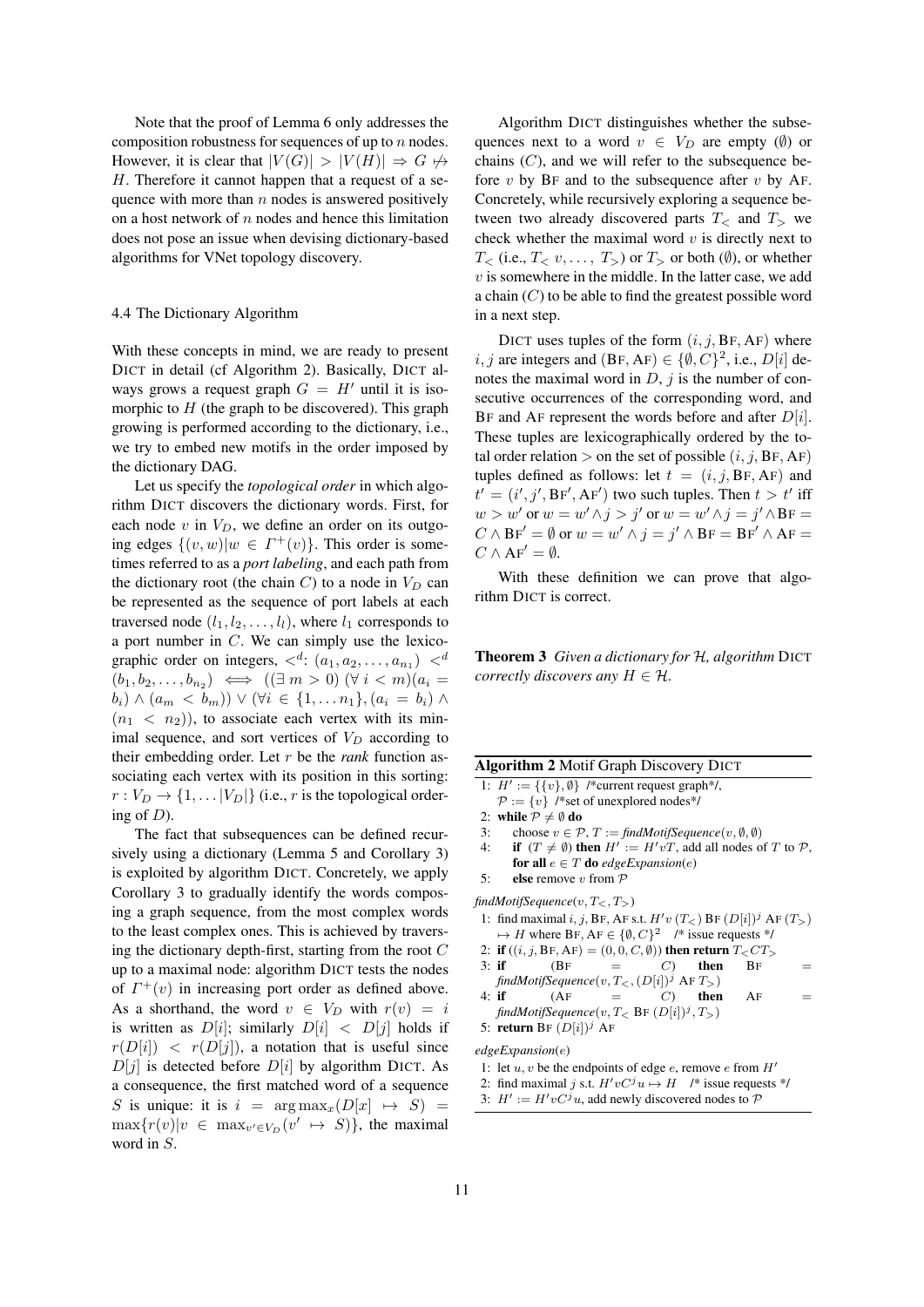## 4.5 Request Complexity

The focus of DICT is on generality rather than performance, and indeed, the resulting request complexities can often be high. However, as we will see, there are interesting graph classes which can be solved efficiently.

Let us start with a general complexity analysis. The requests issued by DICT are constructed in Line 1 of  $finding\_motif\_sequence()$  and in Line 2 of  $edgeExpansion()$ . We will show that the request com-<br>playity of the latter is linear in the number of edges plexity of the latter is linear in the number of edges of the host graph while the request complexity of  $finding\_motif\_sequence()$  depends on the structure of the dictionary. Essentially, an efficient implementation of Line 1 of  $finding\_motif\_sequence$  in DICT can be seen as the depth-first exploration of the dictionary  $D$  starting from the chain  $C$ . More precisely, at a dictionary word  $v$  requests are issued to see if one of the outgoing neighbors of  $v$  could be embedded at the position of  $v$ . As soon as one of the replies is positive, we follow the corresponding edge and continue recursively from there, until no outgoing neighbors can be embedded. Thus, the number of requests issued before we reach a vertex  $v$  can be determined easily.

Recall that DICT tests vertices of a dictionary D according to a fixed port labeling scheme. For any  $v \in$  $V_D$ , let  $p(C, v)$  be the set of paths from C to v (each path including  $C$  and  $v$ ). In the worst case, discovering v costs  $cost(v) = \max_{p \in p(C,v)} (\sum_{u \in p} | \Gamma^+(u) |).$ 

Lemma 7 *The request complexity of Line*  $1$  of findMotifSequence( $v', T_<, T_>$ ) *to find the maximal* i, j, BF, AF *such that*  $H'v'$   $(T_<)$  BF  $(D[i])^j$  AF  $(T_>) \rightarrow H$  *where*  $BF, AF \in \{\emptyset, C\}^2$  and  $H'$  is the current request graph *is*  $O(\max_{v \in V_D} cost(v) + j)$ . complexity  $F = \mathcal{F}$  , 2014  $\mathcal{F}$ 

When additional nodes are discovered by a positive reply to an embedding request, then the request complexity between this and the last previous positive reply can be amortized among the newly discovered nodes. Let  $num\_nodes(v)$  denote the number of nodes in the motif sequence of the node  $v$  in the dictionary.

Theorem 4 *The request complexity of algorithm* DICT *is at most*  $O(n \cdot \Delta + m)$ *, where m denotes the number of edges of the inferred graph*  $H \in \mathcal{H}$ *, and*  $\Delta$ *is the maximal ratio between the cost of discovering a word* v *in* D *and*  $num\_nodes(v)$ *, i.e.,*  $\Delta =$  $\max_{v \in V_D} \{cost(v)/num\_nodes(v)\}.$ 

#### 4.6 Examples for Theorems 3 and 4

Let us consider concrete examples to provide some intuition for Theorem 3 and Theorem 4. We will denote chains, cycles, diamonds, the complete bipartite graph over two times three nodes and the complete graph over five nodes by  $C, Y, D, B$  and  $K$  respectively. If we ignore the attachment points, then executing DICT on the graph in Figure 4.b), leads to the following request sequence for the first call of *findMotif-Sequence*():  $C \rightarrow Y \rightarrow D \rightarrow B \rightarrow K$  (negative reply)  $\rightarrow$  BB (negative reply)  $\rightarrow$  CKC (recursion in Line 3)  $\rightarrow YKC$  (negative reply)  $\rightarrow YCKC \rightarrow DCKC \rightarrow$  $D^2CKC$  (negative reply)  $\rightarrow CDCKC \rightarrow \dots$  The motif sequence tree of this example is illustrated in Figure 5.



Fig. 5 Motif sequence tree of the graph in Figure 4 *b*). The squares and the edges between them depict the motif composition, the shaded squares belong to the motif sequence Y C2BDY D<sup>2</sup> discovered in the first execution of *findMotifSequence*() (chains, cycles, diamonds, and the complete bipartite graph over two times three nodes are denoted by  $C, Y, D$  and  $B$ respectively). Subsequently, the found edges are expanded before calling *findMotifSequence*() another four times to find Y and three times C.

A fundamental graph class are *trees*. Since, the tree does not contain any 2-connected structures, it can be described by a single motif: the chain  $C$ . Indeed, if DICT is executed with a dictionary consisting in the singleton motif set  $\{C\}$ , it is equivalent to a recursive version of TREE from [21] and seeks to compute maximal paths.

Corollary 4 *Trees can be described by one motif (the chain* C*). The request complexity of* DICT *on trees is*  $O(n)$ .

*Proof* Since there is only one motif and it has only one attachment point pair,  $\Delta$  of the dictionary is constant. Consequently, a linear request complexity follows directly from Theorem 4 due to the planarity of cactus graphs (i.e.,  $m \in O(n)$ ).

An example where the dictionary is efficient although the connectivity of the topology can be high, are *block graphs*. A block graph is an undirected graph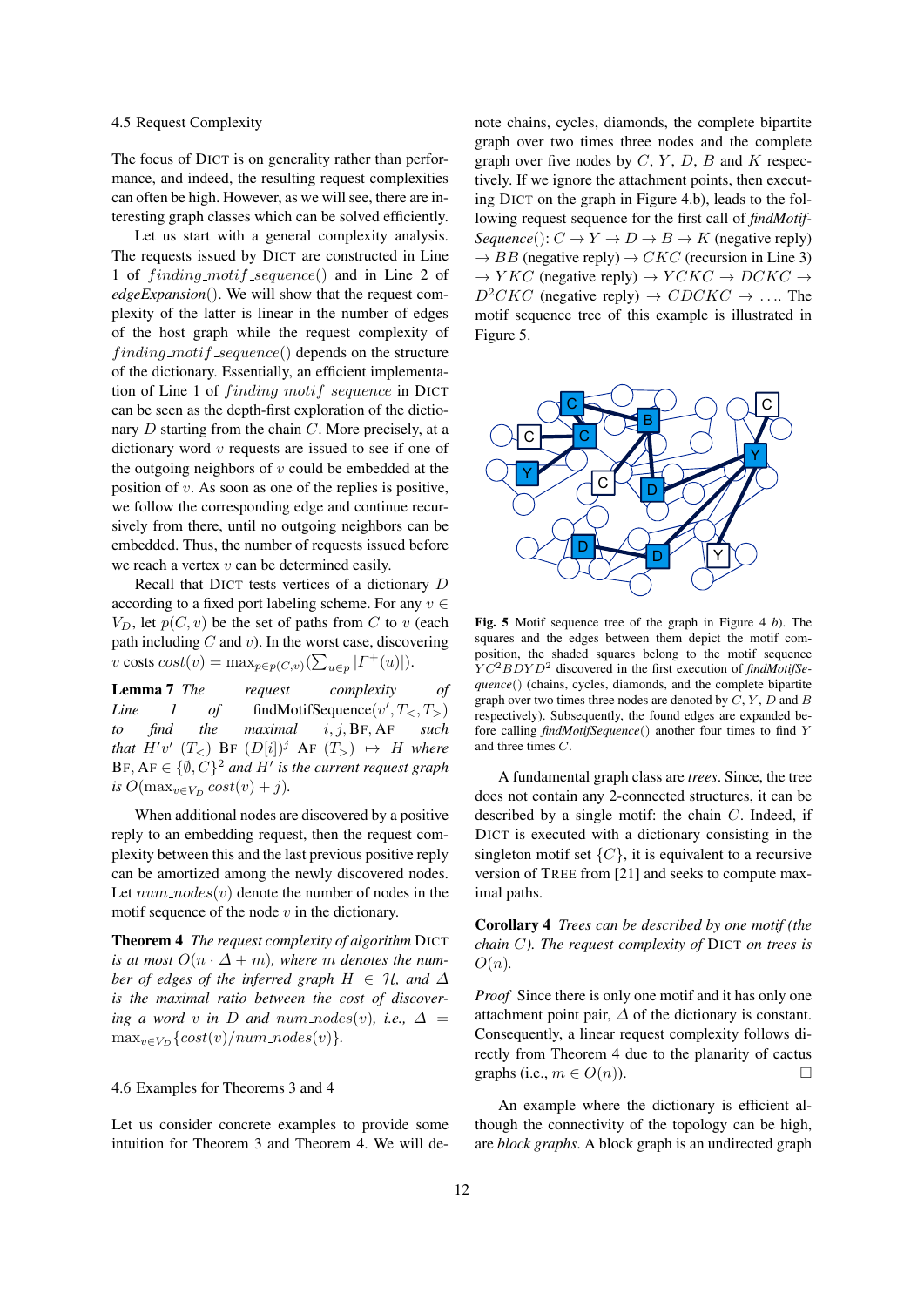in which every bi-connected component (a *block*) is a clique. A *generalized block graph* is a block graph where the edges of the cliques can contain additional nodes. In other words, in the terminology of our framework, the motifs of generalized block graphs are *cliques*. For instance, cactus graphs are generalized block graphs where the maximal clique size is three.

Corollary 5 *Generalized block graphs can be described by the motif set of cliques. The request complexity of* DICT *on generalized block graphs is*  $O(m)$ *, where* m *denotes the number of edges in the host graph.*

*Proof* The framework dictionary for generalized block graphs consists of the set of cliques, as a clique with  $k$  nodes cannot be embedded on sequences of cliques with less than  $k$  nodes. As there are three attachment point pairs for each complete graph with four or more nodes, DICT can be applied using a dictionary that contains three entries for each motif with more than three nodes  $(num\_nodes() > 3)$ . Thus, the  $i^{th}$  dictionary entry has  $|i/3| + 3$  nodes for  $i > 1$  and  $cost(D[i]) <$  $3(i + 2)$  and  $\Delta$  of D is hence in  $O(1)$ . Consequently the complexity for generalized block graphs is  $O(m)$ due to Theorem 4.

On the other hand, Theorem 4 also states that highly connected graphs may require  $\Omega(n^2)$  requests, even if the dictionary is small.

#### 4.7 Extended Example: Cactus Graphs

We conclude the discussion of the framework with an extended example for cactus graphs. As already mentioned, cactus graphs are a particularly interesting topology in the context of the Internet. For example, the topologies collected in experiments such as *Rocketfuel* are often sparse but contain certain cycles along the backbone, and thus resemble the cactus graph. [28] Formally, a cactus graph is a connected graph in which any two simple cycles have at most one vertex in common. Or equivalently: every edge in the cactus graph belongs to at most one 2-connected component, i.e., the cactus graph does not contain any diamond graph shaped minors.

The motif set for cactus contains only cycles (short form:  $Y$ ) and chains (short form:  $C$ ). Since cycles are symmetric, the dictionary required to discover cactus graphs is very simple:  $\{C, Y\}$ . Due to this simplicity it is possible to unfold the recursions in DICT to produce a iterative and compact algorithm to discover cactus topologies: the algorithm CACTUS. This might prove useful for implementations and provides a different perspective to the reader. Note that in contrast to a tree where nodes are origins of simple paths (i.e., branches), a cactus graphs is very simple:  $C, Y$ . Due to this simplicity it is possible to unfold the recursions in DICT to produce a standalone iterative and compact algorithm to discover cactus topologies: the CACTUS algorithm. Note that in contrast to a tree where nodes are origins of simple paths (i.e., branches), a cactus node can be the origin of several sub-cactus graphs consisting of 1- and 2-connected components. That is, the resulting graph when collapsing one or several 2 connected components to a single node is a cactus as well, or even a tree if all components are collapsed. The structure of CACTUS is therefore similar to TREE in its iterative approach. Concretely, instead of using longest chains as "anchor points" for extending an existing topology, we search, in each possible direction from a pending cactus node  $v$  for a maximal sequences of cycles and chains. Only once such a sequence (or "*motif*") is found, our algorithm CACTUS finds out the detailed structure of the chain/cycle sequence by inserting as many nodes on the chains and cycles as possible.

The formal listing of CACTUS appears in Algorithm 3. Since the algorithm is no longer recursive as the DICT algorithm and only requires two motifs, we can prove its correctness and request complexity more easily.

Theorem 5 CACTUS *discovers any cactus topology with request complexity*  $O(n)$ *. This is asymptotically optimal.*

*Proof Correctness*: Since by definition, the cactus graph does not contain any diamond graph shaped minor graphs, no two finite faces of the cactus graph can share a link (but sharing nodes is possible), and hence, any node v connects a set of (sub)cactus graphs.

Starting with one node, CACTUS repeatedly finds a sequence S of cycles (Y ) and chains (C) with *explore-Sequence()* and then expands these cycles and chains to find all nodes lying on them with *edgeExpansion*(). This algorithm terminates as soon as all edges incident to nodes found so far (i.e., *pending* nodes) have been discovered. Consequently, we need to show that all nodes and all their adjacent edges are detected in order to prove correctness (i.e., there is a bijection between the edges in  $G$  and in  $H$  and thus it is not possible that a virtual edge connects two nodes that are not adjacent in the (sub)cactus graphs).

Note that the algorithm maintains the invariant that  $GvS \rightarrow H$  at all times. As a consequence we can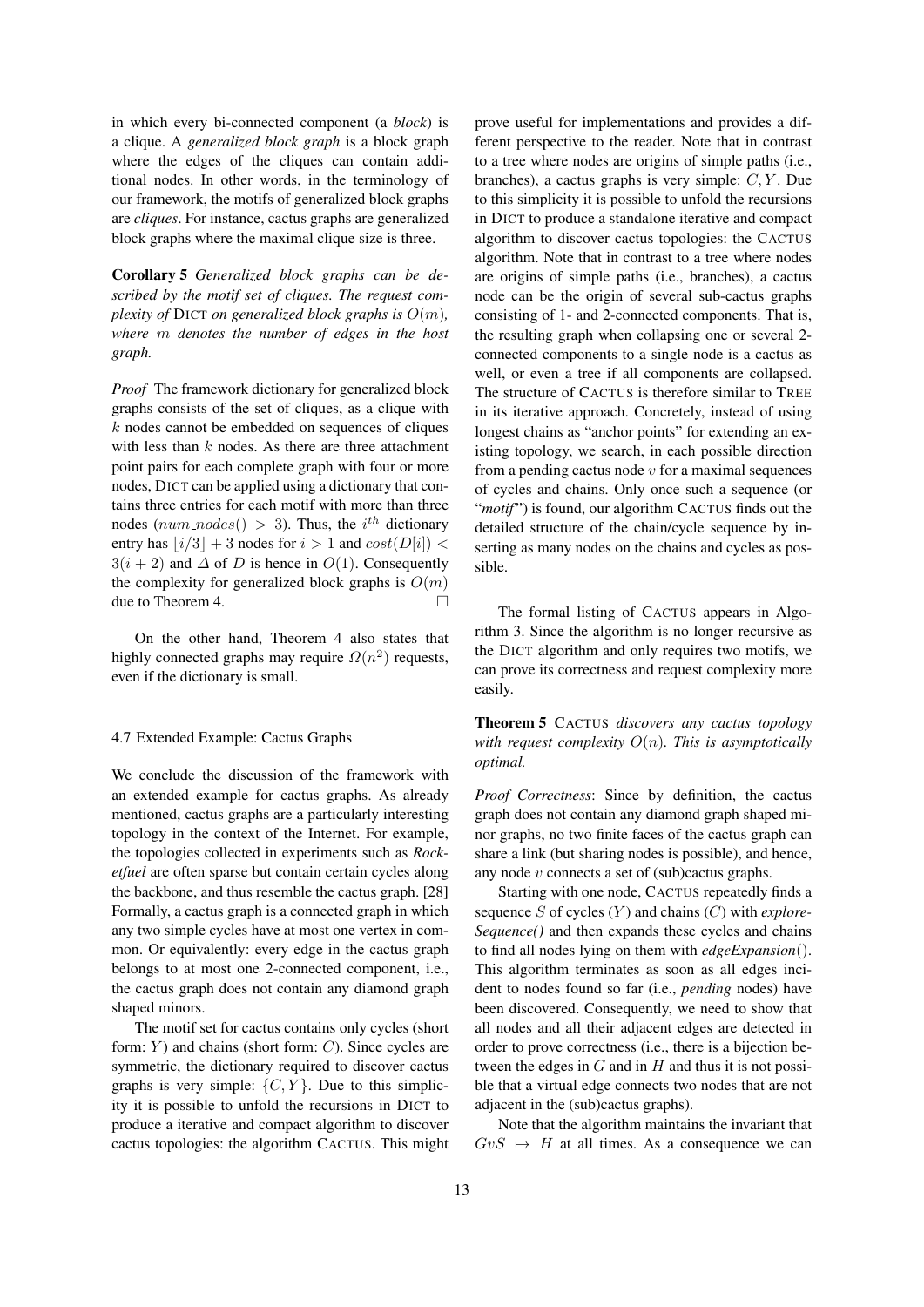Algorithm 3 Cactus Discovery: CACTUS 1:  $G := \{ \{v\}, \emptyset \}$  /\* current request graph \*/ 2:  $P := \{v\}$  /\* pending set of unexplored nodes\*/ 3: while  $P \neq \emptyset$  do 4: choose  $v \in \mathcal{P}$ ,  $S := \text{exploreSequence}(v)$ 5: if  $S \neq \emptyset$  then 6:  $G := GvS$ , add all nodes of S to P 7: **for all**  $e \in S$  **do** *edgeExpansion*(*e*) 8: else 9: remove v from  $P$ *exploreSequence*(v) 1:  $S := \emptyset$ ,  $P'' := \emptyset$ 2: if  $GvYCY \rightarrow H$  then 3: find max j s.t.  $GvY^jCY \mapsto H$ 4:  $S := Y^j CY, P' := \{C\}$ 5: while  $P' \neq \emptyset$  do 6: for all  $C_i \in P'$  do 7:  $A := prefix(C_i, S), B := postfix(C_i, S);$ <br>8: **if**  $GvACYCB \rightarrow H$  then if  $GvACYCB \rightarrow H$  then 9: find max j, k s.t.  $GvAC(Y^jC)^kB \mapsto H$ 10: **for**  $l := 1, ..., k$  **do** 11:  $P'' := P'' \cup \{C_l\}$ 12:  $S := AC(Y^jC)^kB$  $13:$  $' := P''$ ,  $P'' := \emptyset$ 14: if request( $GvSY$ , H) then 15: find max j s.t.  $GvSY^j \mapsto H$ 16:  $S := SY^j$ 17: if request( $GvSC, H$ ) then 18:  $S := SC$ 19: return S

*edgeExpansion*(e)

1: let  $u, v$  be the endpoints of edge  $e$ , remove  $e$  from  $G$ 2: find max j s.t.  $GvC^ju \mapsto H$ 3:  $G := GvC^ju$ , add newly discovered nodes to  $\mathcal P$ 

analyze the properties of S and thereby deduce properties of the substrate. We start by proving that for a sequence S discovered in *exploreSequence*(v) the following properties hold:  $(i)$  no more Y s can be inserted (replace a  $Y$  by a  $YY$  or a  $C$  by a  $CYC$ ), (ii) no chain can be inserted between two cycles (replace  $YY$  with  $YCY$ ) and (iii) no C can be replaced by a Y. These invariants show that the discovered sequence S cannot be extended with more cycles or chains between cycles. Based on these invariants it remains to show that in the following steps of the algorithm we discover all nodes which are part of this sequence.

 $(i)$  If there are cycles attached to  $v$  directly, their maximal undetected concatenated occurrence is discovered in Line 3 (i.e., if  $GvY^j \mapsto H$ , j maximum, it is not possible that the remaining topology of  $H$  after the embedding  $\pi(G)$  contains a sequence starting at v with more than  $j$  concatenated cycles). Within one execution of the *forall loop* (Line 6-13) the maximal value  $j$  reaches, decreases in the next execution of the loop. For each chain  $C_i$  treated in the forall loop it holds that all  $Y^j$  occurrences are discovered (guaranteed by

Line 9) and thus it is not possible to replace any  $Y$  by  $YY$ . Replacing a C by a CYC is not possible since this is checked for all C in Line 9 of *exploreSequence*(v). The last  $C$  that might be appended to  $S$  in Line 19 cannot be replaced by  $CYC$  as this would have happened in Line 9. (ii) Replacing  $S = AYYB$  by  $AYCYB$ is only possible if the substrate contains AY Y Y B and B starts with  $C$ , i.e., it would invalidate  $(i)$  and is thus impossible. (*iii*) Every  $C$  of  $S$  is between two  $Y$ . If  $C$ could be replaced by a  $Y$  this would have been discovered in Line 3 or 9 and is thus not possible anymore at the end of *exploreSequence*(v).

As a consequence of Properties  $(i)$ ,  $(ii)$ ,  $(iii)$  it holds that with  $S$  all nodes of degree one or nodes that lie at the intersection of cycles and chains or cycles and cycles (i.e., nodes with degree three or four in S) are detected in *exploreSequence*(v). For a given sequence  $S$  the remaining nodes of degree two in  $S$ are discovered in *edgeExpansion*(e). It thus remains to prove that among these discovered nodes the ones with higher degrees are further explored for additional sequences attached to them. As all nodes are added to  $P$  when they are discovered (Line 6 of Algorithm 3, and Line 3 of the subroutine *edgeExpansion*(e)), and as the while loop in Line 3 is repeated until there are no outgoing sequences from a node anymore, all cactus edges are detected. Any additional edge would lead to a diamond minor, resulting in a contradiction.

*Complexity*: We can again use an amortization scheme that assigns request costs to edges: an edge is assigned the cost of the request where it is identified for the first time (in  $exploreSequence(v)$ ) this can happen at Lines 2, 3, 8, 9, 15, 16, 18, in *edgeExpansion*(e) in Line 2). In order to find the maximum embeddable sequence, there is one request with a negative answer in the execution of Lines 3, 9, 16 in  $exploreSequence(v)$ and Line 2 in  $edgeExpansion(e)$ . Let us assign these unsuccessful requests that do not discover a new edge to the last edge discovered before. Thus in the worst case, there are two requests for each edge. Since the number of edges in cactus graphs is linear in the number of nodes, a request complexity of  $O(n)$  follows.

*Optimality*: Since cactus graphs constitute a superset of tree graphs, the lower bound of Theorem 1 still applies, i.e.,  $\Omega(n)$  requests are needed by any algo $r$ ithm.

## 5 Simulations

To complement our theoretical results and to validate our framework on real network topologies, we dissected the *ISP topologies* provided by the Rocketfuel [28] mapping engine. In particular, given the high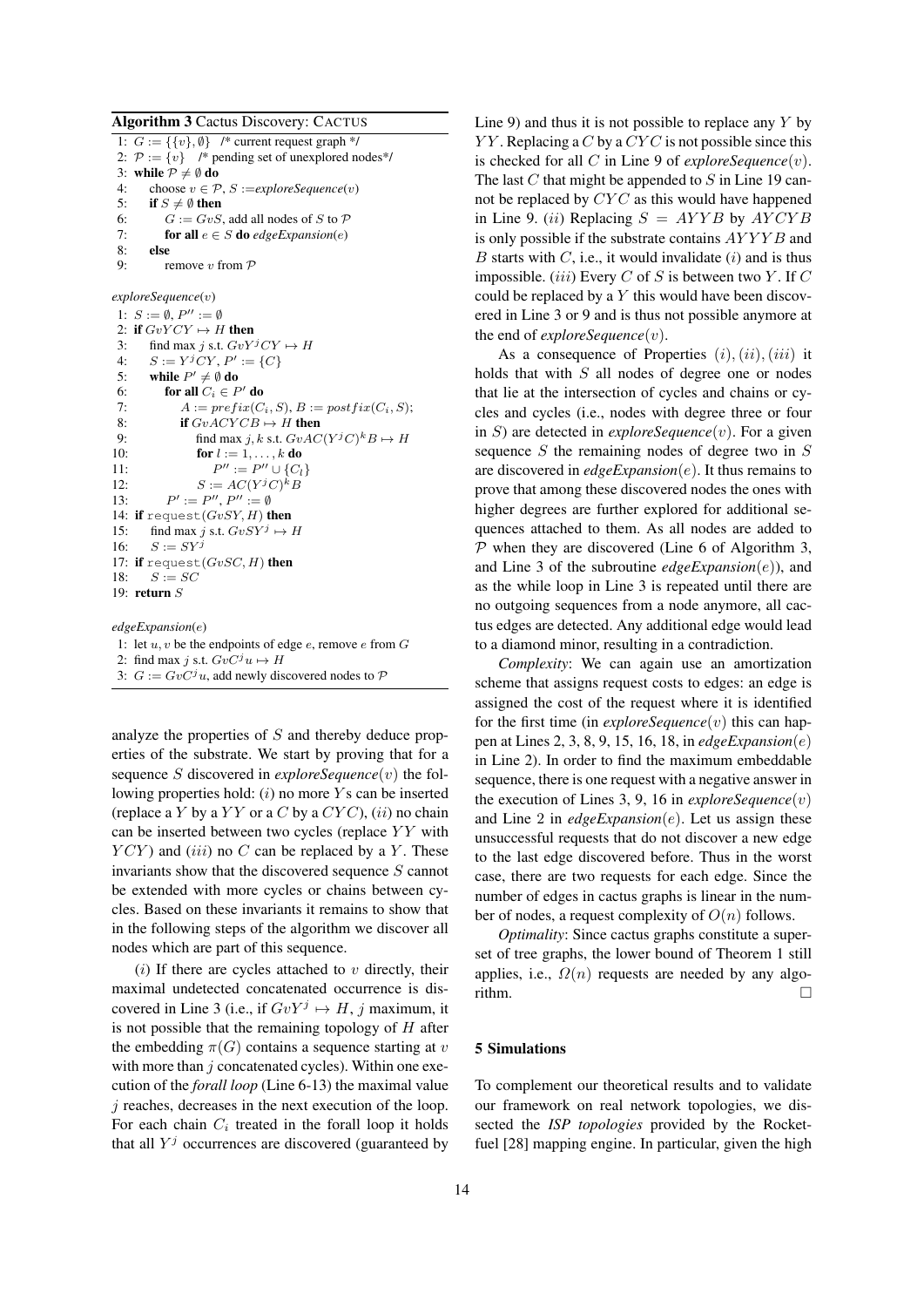execution times of DICT in the worst-case and for complex motif sets, we were interested in (1) the structure and complexity of the motif sets of these topologies, and in (2) the question whether an efficient and approximate variant of DICT could be used in practice to infer large parts of the network in linear time.

For this purpose, we implemented our motif extraction algorithm. Concretely, for each Rocketfuel topology, we first isolate the subgraphs that are trees (i.e., the 1-connected subgraphs), by recursively removing leaf-nodes. The remainder of the topology is then simplified by contracting degree-2 nodes that would be detected during the algorithms' edge expansion phases. The result is a topology only containing motifs connected by "articulation vertices", which provide us with a mean to distinguish motifs. Finally, the extracted motifs are compared pairwise to distinguish between isomorphic and non-isomorphic ones. (The corresponding R script is made publicly available at homepages.laas.fr/˜gtredan/ topoInference.R.)

Figure 6 *a)* provides some statistics about the considered AS router-level topologies: their overall size, the number of nodes belonging to a 1-connected subgraph, the number of nodes belonging to a motif, and the number of nodes belonging to the largest motif of each topology. For instance, the figure shows that the AS 1221 topology contains 2669 nodes, but only 310 nodes are part of a bi-connected component. Among those nodes, 47 are expanded degree-2 nodes, and 48 are part of motifs containing only 3 or 4 nodes. The remaining 215 nodes compose the "network heart" (containing 716 edges out of the topologies' 3175 edges): such a single highly-connected motif is typical and appears for many AS topologies. One takeaway from this plot is that, since most Rocketfuel networks are built of simple motifs and since DICT discovers both tree and relay nodes easily, most of each topology could be discovered quickly with an *approximate* DICT algorithm containing merely the basic motifs: only the few more complex motifs in the network heart require an exhaustive link exploration. In other words, the vast majority of the topology can be discovered in linear time.

Figures 6 *b)* and *c)* further explore the fraction of nodes that can be discovered by DICT restricted to a small motif set. For this purpose, we built a dictionary containing all the motifs identified in our dataset, and removed the biggest motif of each topology (the "network heart"). The remaining 19 motifs are depicted Figure 6 *b*): they are surprisingly simple and symmetric. Figure 6 *c)* shows the fraction of nodes in perfectly inferred subgraphs: we see that a 19-motifs dictionary is sufficient to explore from 37 to 92% of the nine con-



Fig. 7 Representation of the AS-4755 network where tree nodes are colored yellow, relay-nodes are green, attachment point nodes are red, cYcle motifs nodes are purple and the maximal motif nodes are blue.

sidered AS topologies. Figure 6 d) represents the frequency distribution of the most common motifs in the nine topologies. Note that interestingly, motif Y only comes third, with 11 occurrences across the dataset.

To conclude our study of ISP network motifs, in Figure 7 we show an example for how the motifs cover a specific AS topology (namely AS-4755).

#### 6 Related Work

Our work is motivated by the virtualization trend in today's Internet and especially network virtualization. For a general introduction and a good survey, we refer the reader to [8]. Our model differentiates between a customer (e.g., a service provider requesting VNets) and a substrate provider (e.g., a physical infrastructure provider or a virtual network provider). In the terminology of [27], our customer is the SP, and the provider may either be the PIP or the VNP.

VNet Embedding. The embeddings of VNets is an intensively studied problem and there exists a large body of literature (e.g., [13, 14, 18, 31]), and there also exist distributed computing approaches [16] and online algorithms [5, 11]. Our work is orthogonal to this line of literature in the sense that we assume that an (arbitrary and not necessarily resource-optimal) embedding algorithm is given. Rather, we focus on the question of how the feedback obtained through these algorithms can be exploited, and we study the implications on the information which can be obtained about a provider's infrastructure.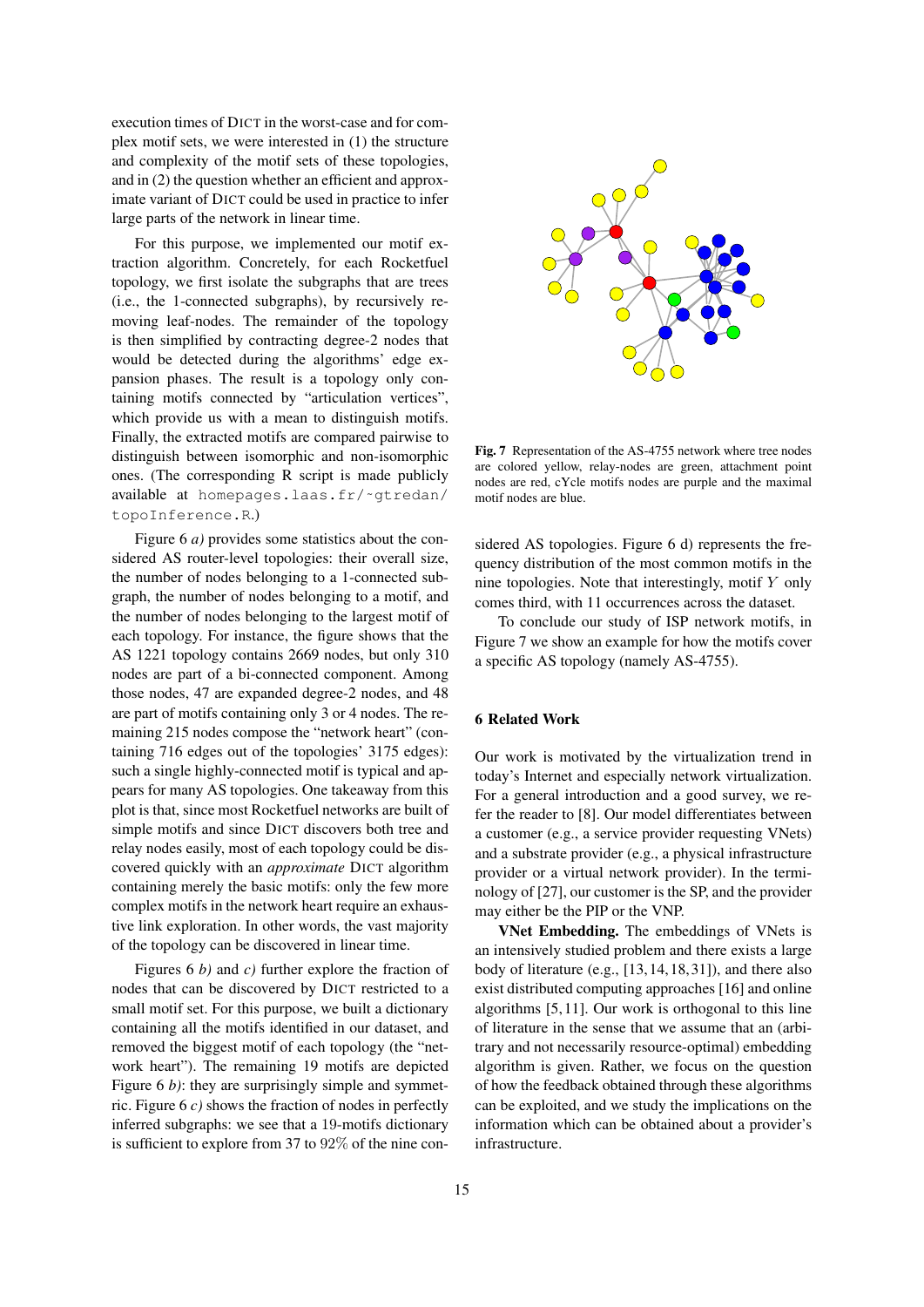

Fig. 6 Results of DICT when run on different Internet and power grid topologies. a) Number of nodes in different autonomous systems (AS). We computed the set of motifs of these graphs as described in Definition 6 and counted the number of remaining nodes after removing the nodes that : (i) belong to a tree structure at the "fringe" of the network, (ii) have degree 2 and belong to two-connected motifs, and finally (iii) are part of the largest motif. **b**) The 19-motif dictionary built from the dataset. **c**) The fraction of nodes that can be discovered with the dictionary. d) Most frequent motifs encountered in the dataset.

Topology Inference. Our work studies a new kind of topology inference problems. Traditionally, much graph discovery research has been conducted in the context of today's complex networks such as the Internet which have fascinated scientists for many years, and there exists a wealth of results on the topic. One of the most influential measurement studies on the Internet topology was conducted by the Faloutsos brothers [12], and their work has subsequently been intensively discussed both in practical [17] and theoretical [2] papers. The classic instrument to discover Internet topologies is *traceroute* [7], but the tool has several problems which renders the problem challenging. One complication of traceroute stems from the fact that routers may appear as stars (i.e., anonymous nodes), which renders the accurate characterization of Internet topologies difficult [1, 23, 30]. *Network tomography* is another important field of topology discovery. In network tomography, topologies are explored using pairwise end-to-end measurements, without the cooperation of nodes along these paths. This approach is quite flexible and applicable in various contexts, e.g., in social networks. For a good discussion of this approach as well as results for a routing model along shortest and second shortest paths see [4]. For example, [4] shows that for sparse random graphs, a relatively small number of cooperating participants is sufficient to discover a network fairly well.

Both the traceroute and the network tomography problems differ from our virtual network topology discovery problem in that the exploration there is inherently path-based while we can ask for entire virtual graphs.

Virtualization and Security. The benefits and threats of virtualization are extensively studied but still not well-understood. A complete review of the research is beyond the scope of this paper, and we refer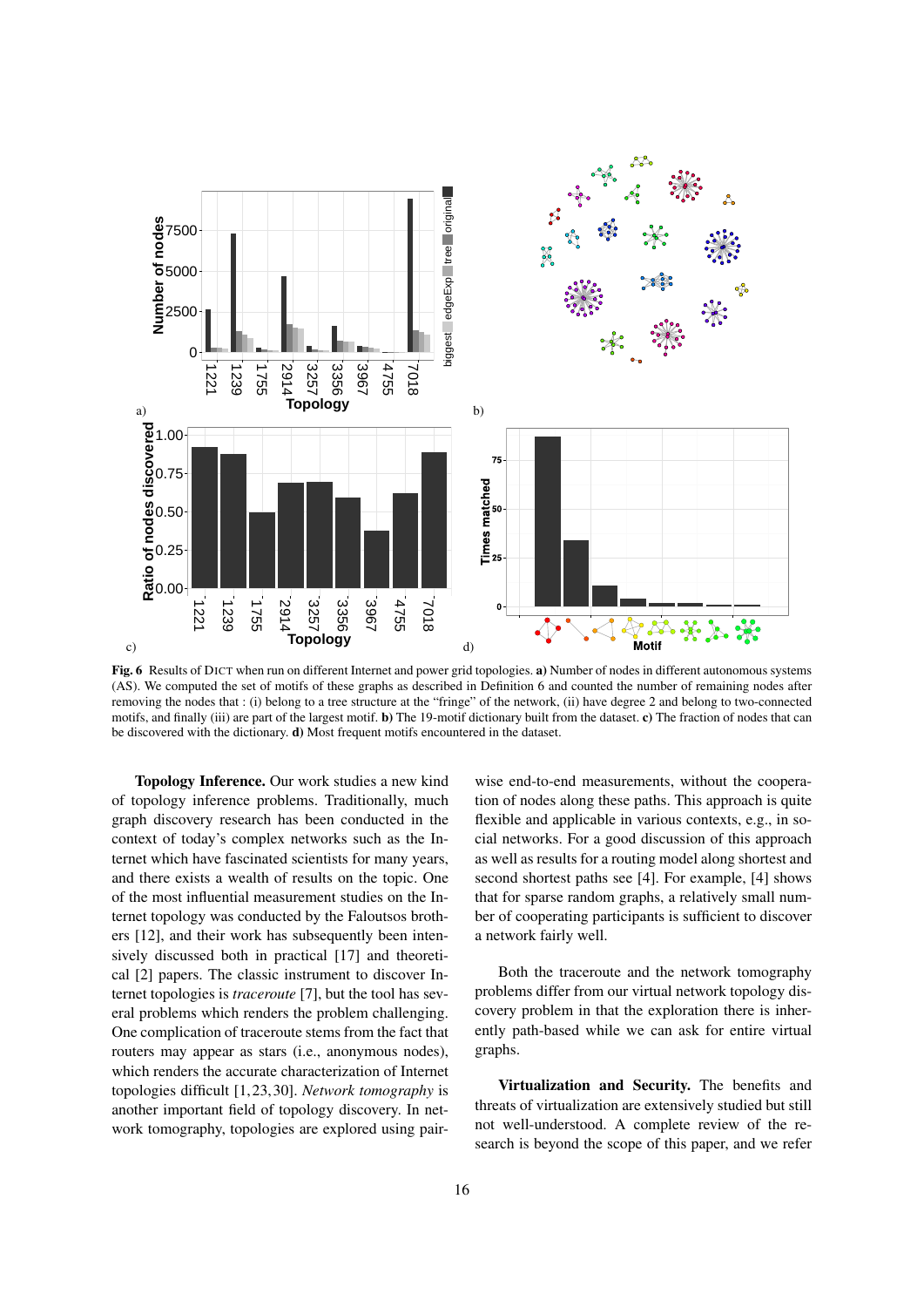the reader to the recent literature, e.g., on virtual machine collocation attacks [25].

Graph Grammars and Mining. We decided to describe our algorithms using a graph grammar formalism, and indeed, some graph grammar problems share commonalities with our work. Graph grammars are a powerful tool to generate and characterize topologies, and we refer the interested reader to, e.g., [6]. More remotely, our work also has connections with *graph data mining* [29]. For instance, in [9], an algorithm is presented to search subsequences which can best compress an input graph based on a minimum description length principle. Although these algorithms pursue a different goal, the computationally-constrained beam search is reminiscent of some of our techniques as nodes are incrementally (and greedily) expanded.

Bibliographic Note. Our article builds upon our model introduced in a Brief Announcement at DISC [20]; the tree and cactus related results appeared at IN-FOCOM 2013 [21] and the dictionary was presented at NETYS 2013 [22].

## 7 Conclusion

This paper has initiated, from an algorithmic perspective, the discussion of topology discovery in network virtualization environments, and presented tight bounds for three important graph classes. We understand our results as a first step to shed light on possible security threats of the virtualization technology.

We find that the topology of typical sparse backbone networks such as tree or cactus graphs can be discovered relatively fast (request complexity  $O(n)$ ). However, the motif-based topology discovery framework we sketched suggests that the request complexity for denser graphs is higher, as the number of graph knittings can grow combinatorially, and one has to resort to testing edges individually (after computing a spanning tree) which yields a quadratic request complexity.

Our work opens several interesting directions for future research. First, more work is needed to understand the implications of the framework on other important graph classes, such as different types of *planar graphs*: in order to beat the trivial  $O(n^2)$  upper bound on the request complexity, additional dictionary properties must be exploited.

Moreover, in the context of TREE we have seen that if the host graph is not a tree, running TREE will simply result in a spanning tree. This raises the question whether similar spanning structures can be computed with incomplete motif sets, resulting in the "densest spanning structures" *given these motif sets*. For example, when applying CACTUS to a general graph, which fraction of edges will be discovered?

Finally, while our work so far has focused on discovering the *entire* topology, more specific graph properties may be inferred much more efficiently.

## Acknowledgments

We would like to thank Georgios Smaragdakis from Telekom Innovation Laboratories for interesting discussions. Part of this work was performed within the Virtu project, funded by NTT DOCOMO Euro-Labs, and the Collaborative Networking project, funded by Deutsche Telekom AG. We would like to thank all our colleagues in these projects.

#### References

- 1. H. Acharya and M. Gouda. On the hardness of topology inference. In *Proc. ICDCN*, pages 251–262, 2011.
- 2. D. Achlioptas, A. Clauset, D. Kempe, and C. Moore. On the bias of traceroute sampling: or, power-law degree distributions in regular graphs. In *Proc. 37th Annual ACM Symposium on Theory of Computing (STOC)*, pages 694–703, 2005.
- 3. C. Ambühl, M. Mastrolilli, and O. Svensson. Inapproximability results for maximum edge biclique, minimum linear arrangement, and sparsest cut. *SIAM J. Comput.*, 40(2):567– 596, Apr. 2011.
- 4. A. Anandkumar, A. Hassidim, and J. Kelner. Topology discovery of sparse random graphs with few participants. In *Proc. SIGMETRICS*, 2011.
- 5. N. Bansal, K.-W. Lee, V. Nagarajan, and M. Zafer. Minimum congestion mapping in a cloud. In *Proc. 30th PODC*, pages 267–276, 2011.
- 6. D. Caucal. Deterministic graph grammars. *Logic and Automata*, pages 169–250, 2008.
- 7. B. Cheswick, H. Burch, and S. Branigan. Mapping and visualizing the internet. In *Proc. USENIX Annual Technical Conference (ATEC)*, 2000.
- 8. M. K. Chowdhury and R. Boutaba. A survey of network virtualization. *Elsevier Computer Networks*, 54(5), 2010.
- 9. D. J. Cook and L. B. Holder. Substructure discovery using minimum description length and background knowledge. *J. Artif. Int. Res.*, 1:231–255, 1994.
- 10. J. Díaz, J. Petit, and M. Serna. A survey of graph layout problems. *ACM Comput. Surv.*, 34(3):313–356, Sept. 2002.
- 11. G. Even, M. Medina, G. Schaffrath, and S. Schmid. Competitive and deterministic embeddings of virtual networks. In *Proc. ICDCN*, 2012.
- 12. M. Faloutsos, P. Faloutsos, and C. Faloutsos. On power-law relationships of the internet topology. In *Proc. SIGCOMM*, pages 251–262, 1999.
- 13. J. Fan and M. H. Ammar. Dynamic topology configuration in service overlay networks: A study of reconfiguration policies. In *Proc. IEEE INFOCOM*, 2006.
- 14. C. Fuerst, S. Schmid, and A. Feldmann. Virtual network embedding with collocation: Benefits and limitations of preclustering. In *Proc. 2nd IEEE International Conference on Cloud Networking (CLOUDNET)*, November 2013.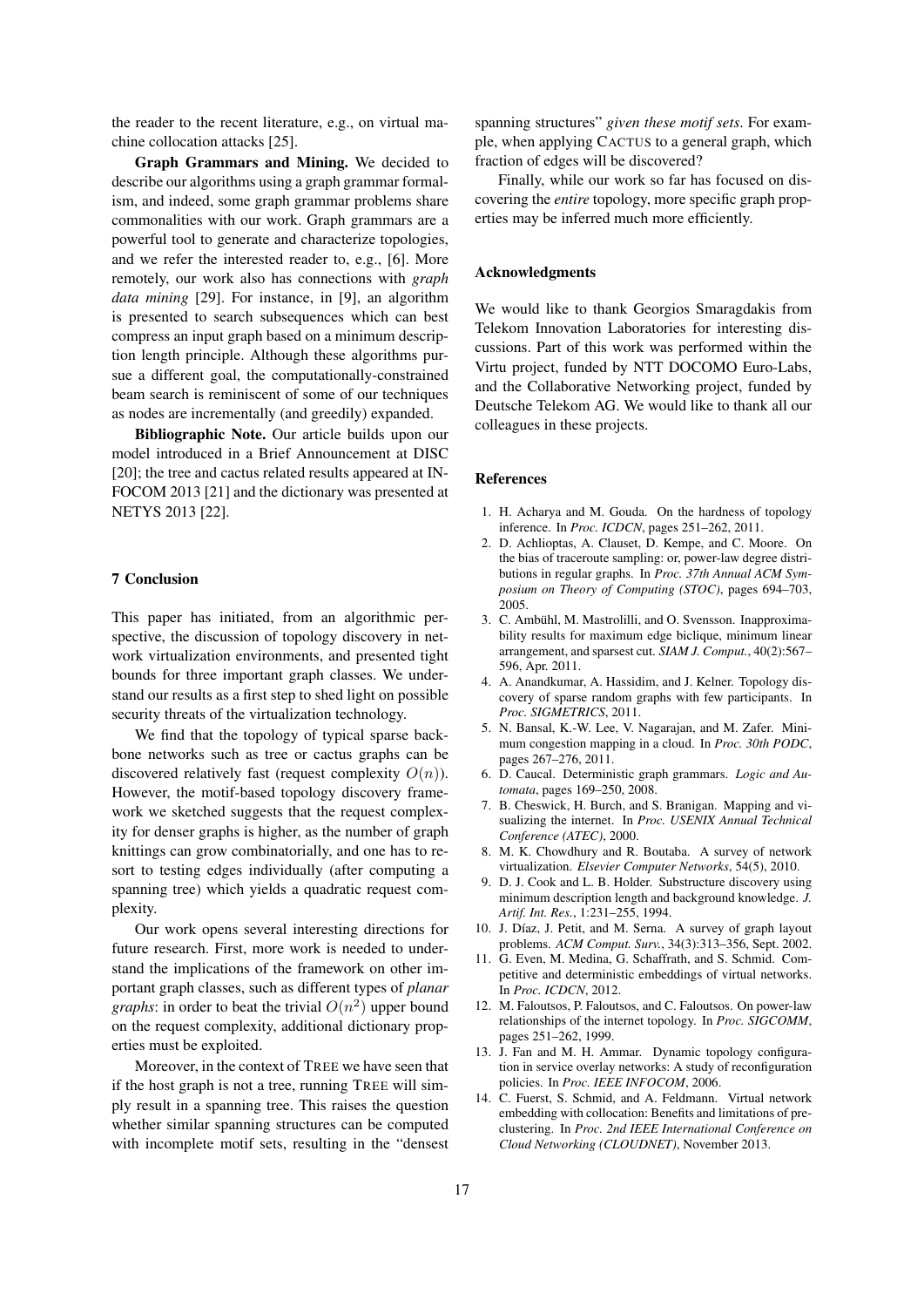- 15. A. Haider, R. Potter, and A. Nakao. Challenges in resource allocation in network virtualization. In *Proc. ITC Specialist Seminar on Network Virtualization*, 2009.
- 16. I. Houidi, W. Louati, and D. Zeghlache. A distributed virtual network mapping algorithm. In *Proc. IEEE ICC*, 2008.
- 17. A. Lakhina, J. Byers, M. Crovella, and P. Xie. Sampling biases in ip topology measurements. In *Proc. IEEE INFO-COM*, 2003.
- 18. J. Lischka and H. Karl. A virtual network mapping algorithm based on subgraph isomorphism detection. In *Proc. ACM SIGCOMM VISA*, 2009.
- 19. N. McKeown, T. Anderson, H. Balakrishnan, G. Parulkar, L. Peterson, J. Rexford, S. Shenker, and J. Turner. Openflow: enabling innovation in campus networks. *SIGCOMM Comput. Commun. Rev.*, 38:69–74, 2008.
- 20. Y. A. Pignolet, S. Schmid, and G. Tredan. Brief announcement: Do vnet embeddings reveal isp topology? In *Proceedings of 26th International Symposium on Distributed Computing (DISC)*, 2012.
- 21. Y.-A. Pignolet, S. Schmid, and G. Tredan. Adversarial VNet Embeddings: A Threat for ISPs? In *IEEE INFOCOM*, 2013.
- 22. Y. A. Pignolet, S. Schmid, and G. Tredan. Request complexity of vnet topology extraction: Dictionary-based attacks. In *International Conference on Networked Systems (NETYS)*, May 2013.
- 23. Y. A. Pignolet, G. Tredan, and S. Schmid. Misleading Stars: What Cannot Be Measured in the Internet? In *Proc. DISC*, 2011.
- 24. J. M. Plotkin and J. W. Rosenthal. How to obtain an asymptotic expansion of a sequence from an analytic identity satisfied by its generating function. *J. Austral. Math. Soc. Ser. A*, 1994.
- 25. T. Ristenpart, E. Tromer, H. Shacham, and S. Savage. Hey, you, get off of my cloud: exploring information leakage in third-party compute clouds. In *Proc. 16th ACM CCS*, pages 199–212, 2009.
- 26. G. Schaffrath, S. Schmid, and A. Feldmann. Optimizing long-lived cloudnets with migrations. In *Proc. IEEE/ACM UCC*, 2012.
- 27. G. Schaffrath, C. Werle, P. Papadimitriou, A. Feldmann, R. Bless, A. Greenhalgh, A. Wundsam, M. Kind, O. Maennel, and L. Mathy. Network virtualization architecture: Proposal and initial prototype. In *Proc. ACM SIGCOMM VISA*, 2009.
- 28. N. Spring, R. Mahajan, D. Wetherall, and T. Anderson. Measuring isp topologies with rocketfuel. *IEEE/ACM Trans. Netw.*, 12(1):2–16, 2004.
- 29. T. Washio and H. Motoda. State of the art of graph-based data mining. *SIGKDD Explor. Newsl.*, 5:59–68, 2003.
- 30. B. Yao, R. Viswanathan, F. Chang, and D. Waddington. Topology inference in the presence of anonymous routers. In *Proc. IEEE INFOCOM*, pages 353–363, 2003.
- 31. S. Zhang, Z. Qian, J. Wu, and S. Lu. An opportunistic resource sharing and topology-aware mapping framework for virtual networks. In *Proc. IEEE INFOCOM*, 2012.

#### A Proof of Lemma 1

We prove the lemma for undirected graphs. The extension to directed graphs is straight-forward.

A poset structure  $(S, \preceq)$  over a set S requires that  $\preceq$  is a (*reflexive*, *transitive*, and *antisymmetric*) order which may or may not be partial. To show that  $(G, \rightarrow)$ , the embedding order defined over a given set of graphs  $G$ , is a poset, we examine the three properties in turn.

*Reflexivity* (for each  $G \in \mathcal{G}, G \mapsto G$ ): By using the identity mapping  $\pi : G = (V, E) \rightarrow G = (V, E)$  which embeds each node and link to itself, the claim is proved.

*Transitivity* (for all  $A, B, C \in \mathcal{G}$ , if  $A \mapsto B$  and  $B \mapsto C$ then  $A \mapsto C$ : Let  $\pi_1$  denote the embedding function for  $A \mapsto B$ and let  $\pi_2$  denote the embedding function for  $B \mapsto C$ , which must exist by our assumptions. We will show that then also a valid embedding function  $\pi$  exists to map A to C. Regarding the node mapping, we define  $\pi_V$  as  $\pi_V := \pi_{1V} \circ \pi_{2V}$ , i.e., the result of first mapping the nodes according to  $\pi_{1V}$  and subsequently according to  $\pi_{2V}$ . We first show that  $\pi_V$  is a valid mapping from A to C as well. First, for all  $v_A \in V_A$ ,  $\pi(v_A)$  maps  $v_A$  to a single node in  $V_C$ , fulfilling the first condition of the embedding (see Definition 1). Ignoring relay capacities (which is studied together with the conditions on the links below), Condition  $(ii)$ of Definition 1 is also fulfilled since the mapping  $\pi_{1V}$  ensures that no node in  $V_B$  exceeds its capacity, and can hence safely be mapped to  $V_C$ . Let us now turn our attention to the links. We use the following mapping  $\pi_E$  for the edges. Note that  $\pi_{1E}$  maps a single link e to an entire (but possibly empty) path in B and  $\pi_{2E}$ then maps the corresponding links  $e'$  in  $B$  to a walk in  $C$ . We can transform any of these walks into paths by removing cycles; this can only lower the resource costs. Since  $\pi_{1E}$  maps to a subset of  $E_B$  only and since  $\pi_{2E}$  can embed all edges of B, all link capacities are respected up to relay costs. However, note also that by the mapping  $\pi_1$  and for relay costs  $\epsilon > 0$ , each node  $v_B \in V_B$ can either not be used at all, be fully used as a single endpoint of a link  $e_A \in E_A$ , or serve as a relay for one or more links. Since both end-nodes and relay nodes are mapped to separate nodes in  $C$ , capacities are respected as well. Conditions (iii) and (iv) hold as well.

*Antisymmetry* (for all  $A, B \in \mathcal{G}, A \mapsto B$  and  $B \mapsto A$  implies  $A = B$ , i.e., A and B are isomorphic): First observe that if the two networks differ in size, i.e.,  $|V_A| \neq |V_B|$  or  $|E_A| \neq$  $|E_B|$ , then they cannot be embedded to each other: Without loss of generality, assume  $|V_A| > |V_B|$ , then since nodes of  $V_A$  of cannot be split into multiple nodes of  $V_B$  (cf Definition 1), there exists a node  $v_A \in V_A$  to which no node from  $V_B$  is mapped. This however implies that node  $\pi_1(v_A) \in V_B$  must have available capacities to host also  $v_A$ , contradicting our assumption that nodes cannot be split in the embedding. Similarly, if  $|E_A| \neq$  $|E_B|$ , we can obtain a contradiction with the single path argument. Thus, not only the total number of nodes and links in A and B must be equivalent but also the total amount of node and link resources. So consider a valid embedding  $\pi_1$  for  $A \mapsto B$  and a valid embedding  $\pi_2$  for  $B \mapsto A$ , and assume  $|V_A| = |V_B|$  and  $|E_A| = |E_B|$ . It holds that  $\pi_1$  and  $\pi_2$  define an isomorphism between A and B: Clearly, since  $|V_A| = |V_B|$ ,  $\pi_1$  and  $\pi_2$  define a permutation on the vertices. Without loss of generality, consider any link  $\{v_A, v'_A\} \in E_A$ . Then, also  $\{\pi_1(v_A), \pi_1(v'_A)\} \in E_B$ :  $|\{\pi_1(v_A), \pi_1(v_1')\}| = 0$  would violate the node capacity constraints in B, and  $|\{\pi_1(v_A), \pi_1(v'_A)\}| > 1$  requires  $|E_B| > 1$  $|E_A|$ .

#### B Proof of Lemma 2

(i) From Definition 1,  $A \mapsto B$  defines a mapping  $\pi$  from  $V_A$  to  $V_B$  and from  $E_A$  to  $E_B$ , which implies that the subgraph where A is embedded on B constitutes a minor of B. Since  $\epsilon > 0.5$ every node of  $V_B$  in  $\pi(A)$  is used exactly once. Contracting the edges on paths of  $\pi(e)$  for each  $e \in E_A$  thus results in A which proves the claim. (*ii*) For smaller  $\epsilon$  there are graphs which can be embedded into other graphs  $H$  although they are not minors of  $H$ , e.g., the forbidden minor  $K_5$  (i.e., the clique with five nodes) can be embedded in some planar graphs, see Figure 8 for an ex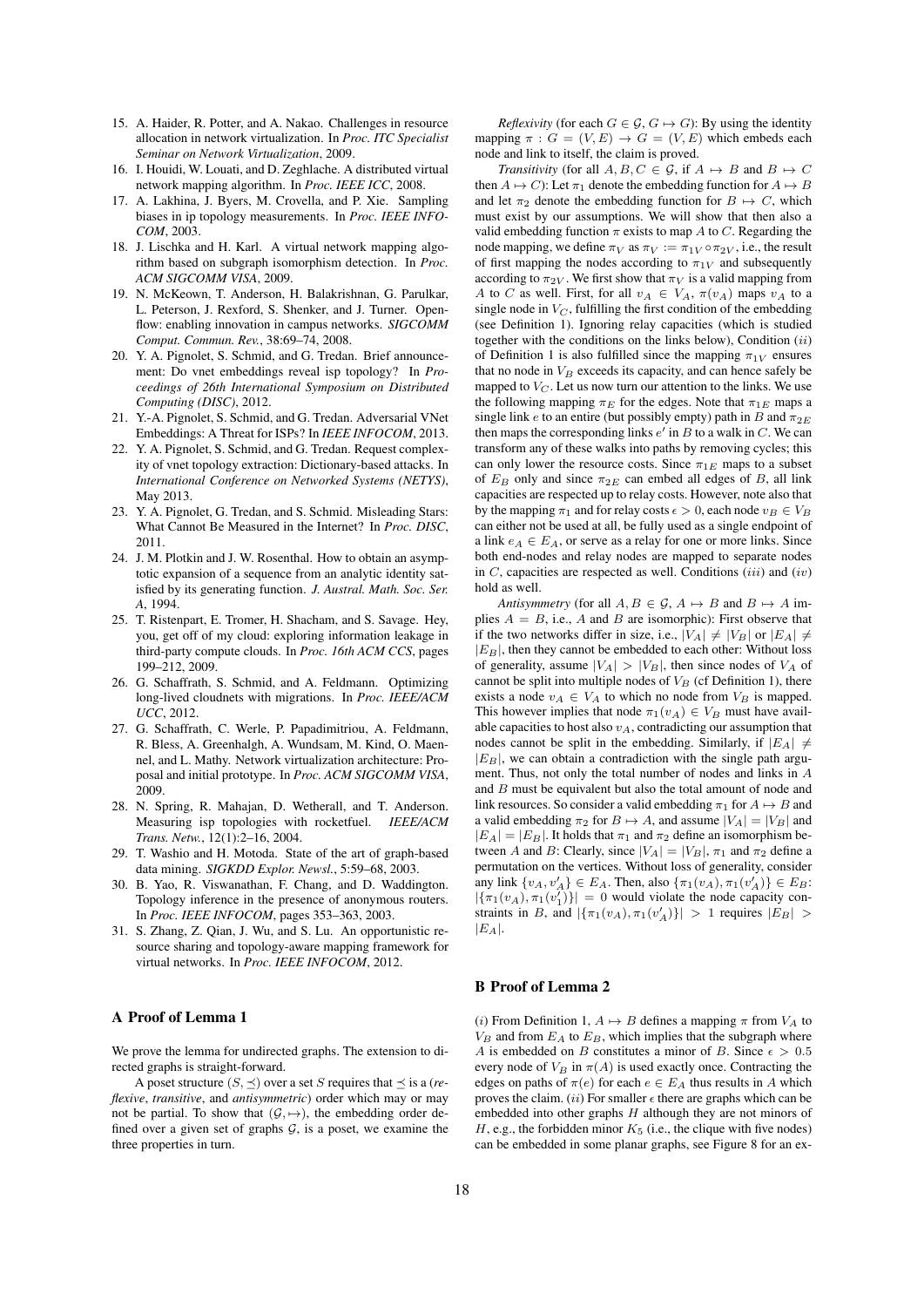ample.  $(iii)$  The opposite direction of  $(i)$  does not hold, as can be seen in the following example demonstrating that not all minors of a substrate are embeddable. Given  $\epsilon$ , let  $r = \lfloor 1/\epsilon \rfloor + 1$  and consider a *r*-ary tree of height 2 with  $r^2$  leaves. A star graph with  $r<sup>2</sup>$  leaves is a minor of this tree, however, it cannot be embedded in the tree because the relay nodes cannot support  $r$  paths without exceeding their capacities and hence there are not enough paths to all leaves.



Fig. 8 Planar graphs are  $K_5$  minor free, but the planar substrate H depicted in this figure a  $K_5$  can be embedded if  $\epsilon \leq 0.5$ .

#### C Proof of Lemma 4

Let  $v \in G$ . Clearly, if there exists  $u \in M$  such that  $v = \pi(u)$ , then  $v$ 's capacity is fully used. Otherwise,  $v$  was added by Rule 2. Let  $a, b$  be the two nodes of  $G$  between which Rule 2 was applied, and hence  $\{\pi^{-1}(a), \pi^{-1}(b)\}\in E_M$  must be a motif edge. Observe that for these nodes' degrees it holds that  $deg(a)$  =  $deg(\pi^{-1}(a))$  and  $deg(b) = deg(\pi^{-1}(b))$  since Rule 2 never modifies the degree of the old nodes in the host graph G. Since links are of unit capacity, each substrate link can only be used once: at a at most  $deg(a)$  edge-disjoint paths originate, which yields a contradiction to the degree bound; the relaying node  $v$ has a load of  $\epsilon$ .

#### D Proof of Lemma 5

By contradiction assume  $i \in \max_{v \in V_D} (v \mapsto S)$  and i is not a subsequence of S (written  $i \nless S$ ). Since D covers S we have  $S \in V_D^\star$  by definition.

Since D is a dictionary and since  $i \mapsto S$ , we know that  $S \notin Q_i$ . Thus,  $S \in D^* \backslash Q_i$ : S has a subsequence of at least one word in  $R_i$ . Thus there exists  $k \in R_i$  such that  $k \prec S$ . If  $k = i$  this implies  $i \prec S$  which contradicts our assumption. Otherwise it means that  $\exists j \in \Gamma^+(i)$  such that  $j \mapsto k \prec S$ , which contradicts the definition of  $i \in \max_{v \in V_D} (v \mapsto S)$  and thus it must hold that  $i \prec S$ .

## E Proof of Lemma 6

We present a procedure to construct such a dictionary D. Let  $\mathcal{M}_n$  be the set of all motifs with n nodes of the graph family  $\mathcal{H}$ . For each motif  $m \in \mathcal{M}_n$  with x possible attachment point pairs (up to isomorphisms), we add x dictionary words to  $V_D$ , one for each attachment point pair. The resulting set is denoted by  $V_M$ . For each sequence of  $V_M^*$  with at most n nodes, we add another

word to  $V_D$  (with the un-used attachment points of the first and the last subword). There is an edge  $e \in E_D$  if the transitive reduction of the embedding relation with context includes an edge between two words. We now prove that  $D$  is a dictionary, i.e., it is robust to composition. Let  $i \in V_D$ . Observe that  $R_i$  contains all compositions of words with at most  $n$  nodes in which  $i$ can be embedded. Consequently, no matter which sequences are in  $\overline{R}_i^*$ , it holds that  $v_i$  cannot be embedded in sequences in  $Q_i$ , and the robustness condition is satisfied. Since  $H$  has  $n$  vertices, and since  $D$  contains all possible motifs of at most  $n$  vertices,  $D$ covers H.

## F Proof of Theorem 3

We first prove that the claim is true if  $H$  forms a motif sequence (without edge expansion). Subsequently, we study the case where the motif sequence is expanded by Rule 2, and finally tackle the general composition case.

Discovery of motif sequences: Due to Lemma 5, it holds that for w chosen when Line 1 of *findMotifSequence*() is executed for the first time,  $S$  is partitioned into three subsequences  $S_1$ , w and  $S_2$ . Subsequently *findMotifSequence*() is executed on each of the subsequences  $S' \in \{S_1, S_2\}$  recursively if  $C \mapsto S'$ , i.e., if the subsequences are not empty. Thus *findMotifSequence*() computes a decomposition as described in Corollary 3 recursively. As each of the words used in the decomposition is a subsequence of S, and as *findMotifSequence*() does not stop until no more words can be added to any subsequence, it holds that all nodes of S will be discovered eventually. In other words,  $\pi^{-1}(u)$  is defined for all  $u \in S$ .

As a next step we assume  $S' \neq S$  to be the sequence of words obtained by DICT to derive a contradiction. Since  $S' := H'$  is the output of algorithm DICT and is hence embeddable in  $H: S' \mapsto S$ , there exists a valid embedding mapping π. Given  $u, v \in V(S)$ , we denote by  $E^{\pi^{-1}}(S')$  the set of pairs  $\{u, v\}$  for which  $\{\pi^{-1}(u), \pi^{-1}(v)\}\in E(S')$ . Now assume that  $S$  and  $S'$  do not lead to the same resource reservations. Hence there are some inconsistencies between the substrate and the output of algorithm DICT:  $\Phi = \{ \{u, v\} \in E(S) \backslash E^{\pi^{-1}}(S') \cup$  $E^{\pi^{-1}}(S')\backslash E(S)$ . With each of these "conflict" edges, one can associate the corresponding word  $W_{u,v}$  (resp.  $W'_{u,v}$ ) in S (resp. S'). If a given conflict edge spans multiple words, we only consider the words with the highest index as defined by DICT. We also define  $i_{u,v} = r(W_{u,v})$  (resp.  $i'_{u,v} = r(W'_{u,v})$ ). Since S' and S are by definition not isomorphic,  $i'_{u,v} \neq i_{u,v}$ .

Let  $j = \max_{(u,v) \in \Phi} (i_{u,v})$  be the index of the greatest word embeddable on the substrate containing an inconsistency, and  $j'$ be the index of the corresponding word detected by DICT.

(i) Assume  $j > j'$ : a lower order motif was erroneously detected. Let  $J^{+}$  (and  $J^{-}$ ) be the set of dictionary entries that are detected before (after)  $D[i]$  (if any) in S by DICT. Observe that the words in  $J^+$  were perfectly detected by DICT, otherwise we are in Case  $(ii)$ . We can decompose S as an alternating sequence of words of  $J^+$  and other words using Corollary 3 :  $S = T_1 J_1(a_1) T_2 \dots T_k$  with  $J_i(a_i) \in (J^+)^*$  and attachment points  $a_i$  and  $T_i \in (J^-)^{\star}$ . As the words in  $J^+$  are the same in S', we can write  $S' = T'_1 J_1 T'_2 \dots T'_k$  (using Corollary 3 as well).

Let T be the sequence among  $T_1, \ldots, T_k$  that contains our misdetected word  $D[j]$ , and  $T'$  the corresponding sequence in S'. Observe that  $T' \mapsto T$  since the words  $J_i$  cut the sequences of S and S' into subsequences  $T_i$ ,  $T'_i$  that are embeddable. Observe that  $D[j] \mapsto T$  since T contains it. Note that in the execution of  $findMotifSequence()$  when  $D[j']$  was detected the higher indexed words had been detected correctly by DICT in